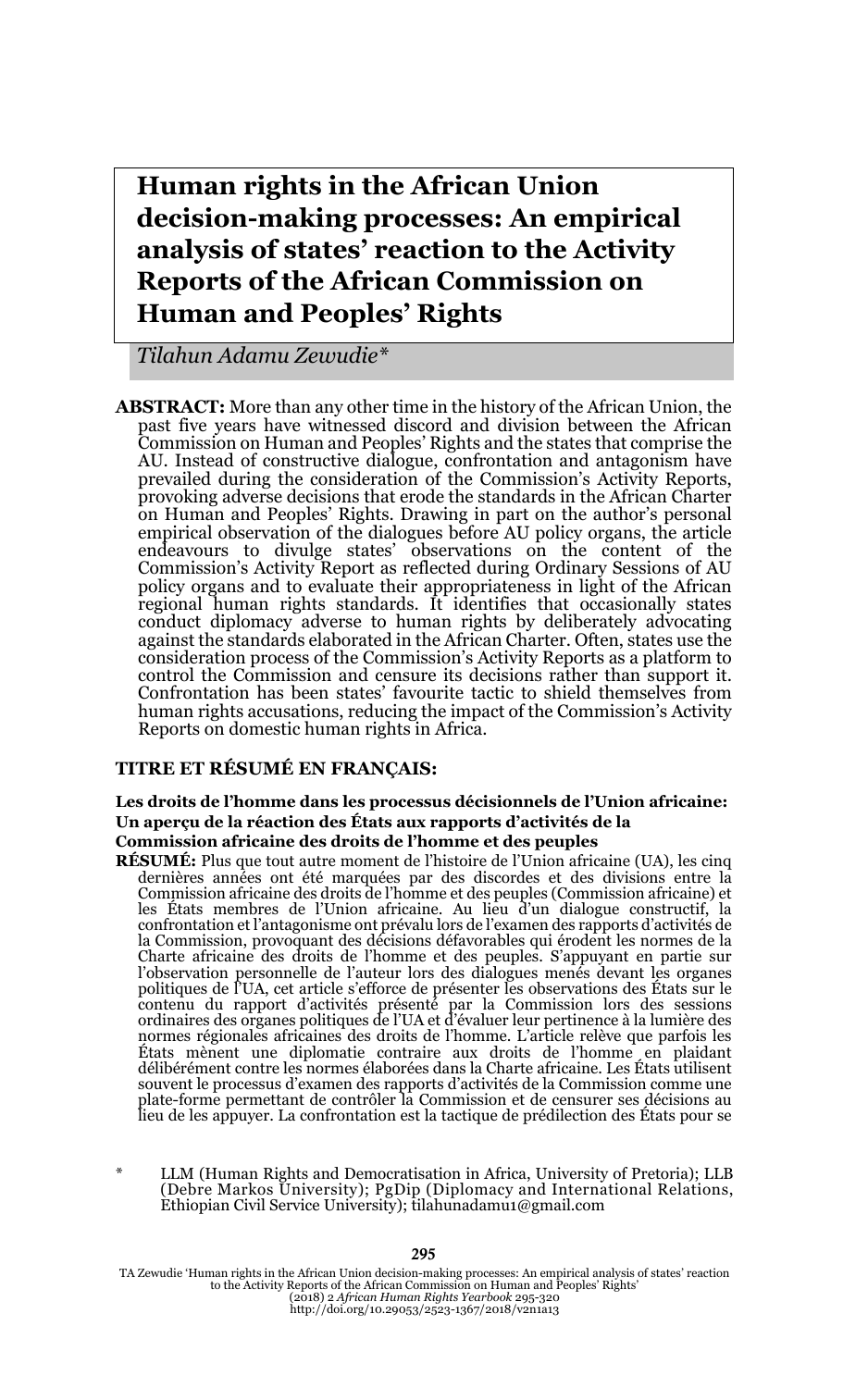#### 296 *Zewudie/Human rights in the African Union decision-making process*

protéger des accusations relatives aux droits de l'homme, réduisant ainsi l'impact des rapports d'activités de la Commission sur la situation nationale des droits de l'homme en Afrique.

**KEY WORDS:** African Union, Activity Reports, consideration, states, policy organs, African Commission

### **CONTENT:**

| 2 |                                                                                     |  |
|---|-------------------------------------------------------------------------------------|--|
|   | 2.1                                                                                 |  |
|   | 2.2                                                                                 |  |
|   |                                                                                     |  |
|   | Ordinary Sessions of the Permanent Representatives Committee:                       |  |
|   |                                                                                     |  |
|   |                                                                                     |  |
|   | 'Human rights situation on the continent': unconstructive observations<br>4.1       |  |
|   |                                                                                     |  |
|   | Decisions, Requests of Provisional Measures and Letters of Urgent Appeals309<br>4.2 |  |
|   | Conclusion                                                                          |  |
|   |                                                                                     |  |

# **1 INTRODUCTION**

As an organ that functions within the framework of the African Union (AU), the African Commission on Human and People's Rights (Commission) submits its regular Activity Reports to the AU.1 The regular reporting is meant to update policy organs (the Assembly of Heads of State and Government, the Executive Council and the Permanent Representatives Committee (PRC) in its advisory role), and through them, states, on the prevailing human rights issues, on the way the Commission conducts its functions, and on the structural, administrative and financial situation of the Commission, in order for them to provide practical policy directions.<sup>2</sup> The reporting is premised on the fact that the 'AU [policy] organs have to support and complement the primary human rights institutions in the exercise of their mandates'.3

The impact of the Commission's Activity Report lies in states' positive reaction reflected among others in constructive comments on its content during its consideration and through subsequent decisions of policy organs, as the latter 'represent the interest of individual states'.4 There are rising concerns that policy organs make decisions that erode the standards provided in the AU human rights instruments.5 As decisions of policy organs are the cumulative outcomes of observations of AU member states, it is imperative to examine the nature and intensity of dialogues during the consideration

<sup>1</sup> Art 54 African Charter on Human and Peoples' Rights.

<sup>2</sup> Rules 59, 77(3), 90(8), 112(9), 115(3), 125 of the Rules of Procedures of the African Commission.

<sup>3</sup> F Viljoen *International human rights law in Africa* (2012) 169.

<sup>4</sup> N Udombana 'The institutional structure of the African Union: a legal analysis' (2002) 33 *California Western International Law Journal* 133.

<sup>5</sup> Centre for Human Rights, University of Pretoria 'Statement at the 57th Ordinary Session of the African Commission on Human and Peoples' Rights' (2015)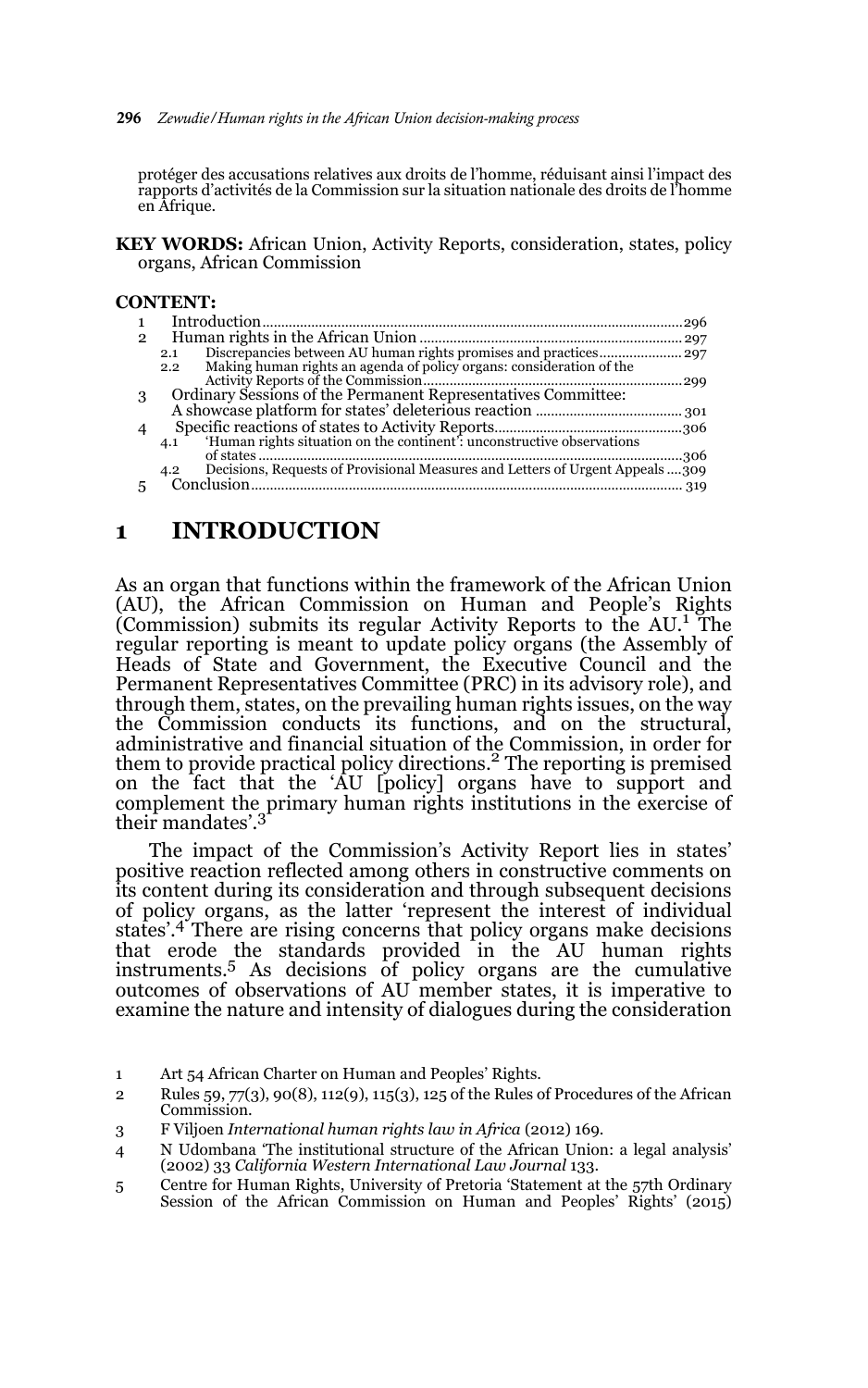of the Commission's Activity Report. In this regard, there is evidence strongly suggesting a rising negativity of state reactions on the content<br>of the Commission's Activity Report.<sup>6</sup> This trend affects the badlyneeded supportive decision from policy organs.7 As Biegon correctly observed, in recent years, the consideration process of the Commission's reports has been conducted in a manner that is contrary to the overriding object and purpose of the African Charter on Human and Peoples' Rights (African Charter), eroding the Commission's autonomy and internal independence and undermining 'the principles of separation of power and rule of law within the AU'.8 States misused the platform 'to appeal against the Commission's decisions.'<sup>9</sup>

This article endeavours to divulge states' observation on the content of the Commission's Activity article Report as reflected during ordinary sessions of policy organs and evaluates their appropriateness from the standpoint of the African regional human rights standards. The aim is to contribute to the human rights discourse in Africa by revealing the actual behaviour and motives of AU member states. The analysis focuses on the five-year period from 2014 to 2018. In order to provide a clear context, the article starts by highlighting the place accorded to the human rights agenda in the AU. That is followed by an analysis of states' observation on the themes that form the Activity Report of the Commission focusing on matters that have attracted significant controversy in the AU's recent discourse on the human rights agenda.

# **2 HUMAN RIGHTS IN THE AFRICAN UNION**

## **2.1 Discrepancies between AU human rights promises and practices**

As 'the flipside of the coin of legitimate resistance',<sup>10</sup> human rights are intertwined with the struggle for decolonisation, self-determination

5 http://www.chr.up.ac.za/index.php/centre-news-a-events-2015/1551-Statementby-the-centre -for-human-rights-at-the-57th-session-of-the-african-commissionon-human-and-peo ples-rights-.html (accessed 25 March 2016).

6 Report of the 29th Ordinary Session of the Permanent Representatives' Committee (PRC), PRC/Rpt (XXIX) para 120. (2015) https://portal.africa-union.org/DVD/Documents/DOC-AU- WD/PRC%20Rpt%20(XXIX)%20\_E.pdf (accessed 7 January 2019); Draft report of the 31st Ordinary Session of the PRC,<br>PRC/Draft/Rpt (XXXI) para 93. (2016) http://archive.au.int/collect/oaucounc/<br>import/English/PRC%20Rpt%20 (XXXI)%20\_E.pdf (accessed 25 March 2 Viljoen (n 3) 187.

<sup>8</sup> J Biegon 'Diffusing tension, building trust: proposals on guiding principles applicable during consideration of the activity reports of the African Commission on Human and Peoples' Rights' (2018) Global Campus Policy Briefs. https:// globalcampus.eiuc.org/bitstream/handle/20.500.11825/580/GCPolicyBrief\_Bie gon\_ok.pdf?sequence =1&isAllowed=y (accessed 20 July 2018).

<sup>9</sup> As above.

<sup>10</sup> C Heyns 'A "struggle approach" to human rights' in A Soeteman (ed) *Pluralism and law* (2001) 171.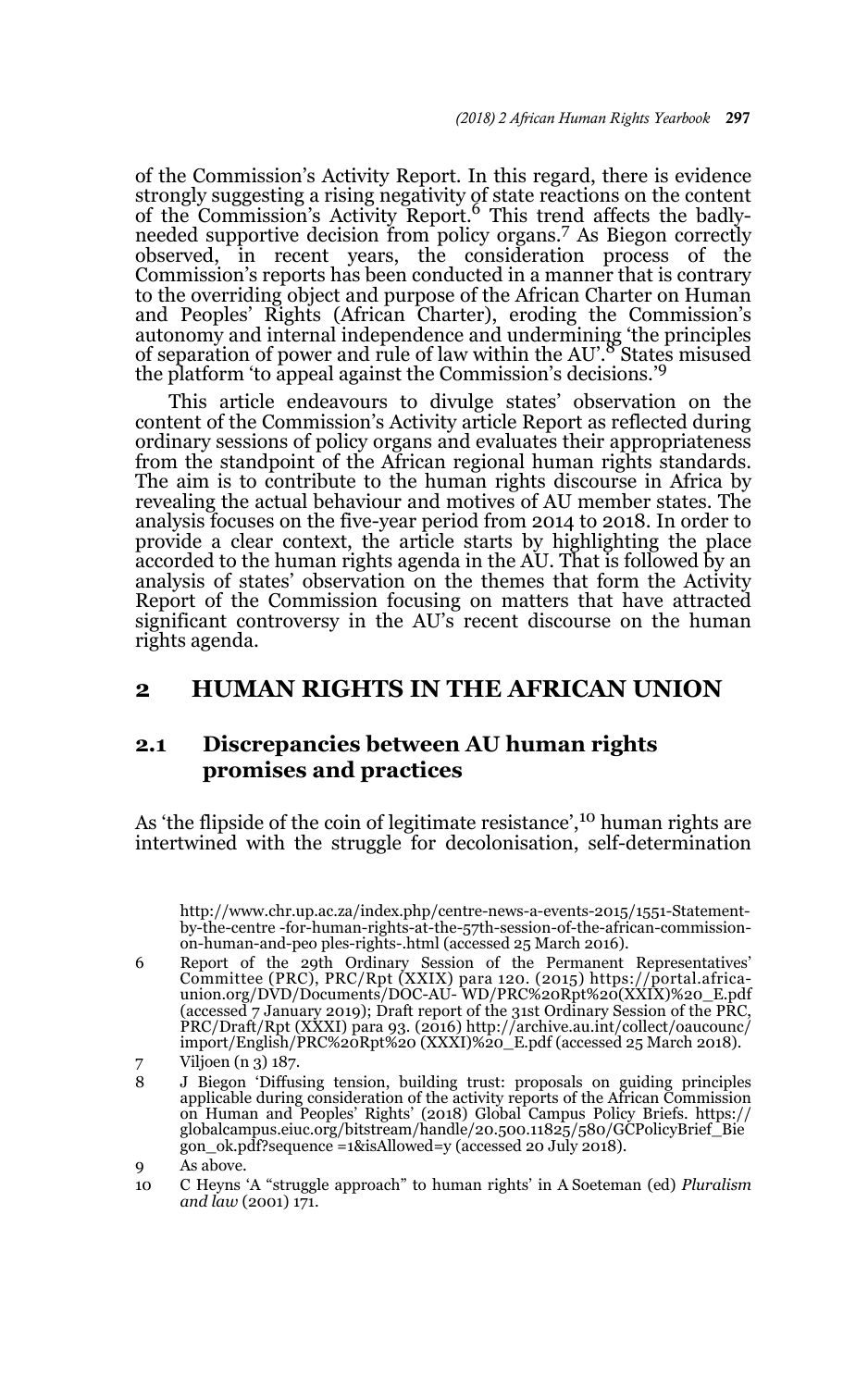and independence in Africa.<sup>11</sup> Determined to further strengthen these struggles, the Heads of State and Government of the member states of the Organization of African Unity (OAU) incorporated the promotion and protection of human and peoples' rights as a cardinal objective and<br>founding principle of the AU.<sup>12</sup> The inclusion of human rights in the operative part of the AU Constitutive Act reflects the centrality of human rights in the agenda of the AU, creating binding obligations on AU member states to improve their human rights record.<sup>13</sup> The AU has also immensely contributed to international human rights law through the adoption of distinctive human rights treaties.14 Having developed a set of binding norms and institutions, the AU architecture enjoys a well-established system to promote and protect human and peoples' rights on the continent.

Nevertheless, the AU has been heavily criticised for not living up to its promises as far as human rights are concerned. Despite the establishment of human rights mechanisms, the AU, as a collective of states, has played an inadequate role in supporting and encouraging them.15 Discrepancies between AU's decisions and actions concerning its relation with the Commission led some scholars to conclude that the AU 'does not wish to see the Commission to become more effective and forceful'.16 The AU has put inadequate effort in liberalising and democratising its members and in promoting human rights on the domestic level.17 It has also been observed to focus more on protecting leaders than the human rights of ordinary people.<sup>18</sup> Constantly placing key policy issues' such as integration, peace and security and<br>development at the centre of their discussions,<sup>19</sup> leaders occasionally ignore grave human rights issues that warrant their special attention.<sup>20</sup>

- 11 B Gawanas 'The African Union: concepts and implementation mechanisms relating to human rights' in A Bösl & J Diescho (eds) *Human rights in Africa: legal perspectives on their protection and promotion* (2009) 135.
- 12 Preamble, arts 3(h), 4(m) AU Constitutive Act.
- 13 M Evans & R Murray (eds) *The African Charter on Human and Peoples' Rights: The system in practice 1986-2006* (2008) 22.

15 A Ibrahim 'Evaluating a decade of the African Union's protection of human rights and democracy: a post-Tahrir assessment' (2012) 12 *African Human Rights Law Journal* 42-43.

- 17 J Sarkin 'The need to reform the political role of the African Union in promoting democracy and human rights in domestic states: making states more accountable and less able to avoid scrutiny at the United Nations and at the African Union, using Swaziland to spotlight the issues' (2018) 26 *African Journal of International and Comparative Law* 84-107.
- 18 D Bekele 'Africa: Failure of leadership at the AU Summit' *All Africa* 12 October 2013 http://allafrica.com/stories/201310130066.html (accessed 2 June 2018).
- 19 AU Assembly, Decision on streamlining of the AU Summits and the Working Methods of the African Union, Assembly/AU/Dec.582 (XXV).
- 20 Bakele (n 18).

<sup>14</sup> As above, 23.

<sup>16</sup> Viljoen (n 3) 297.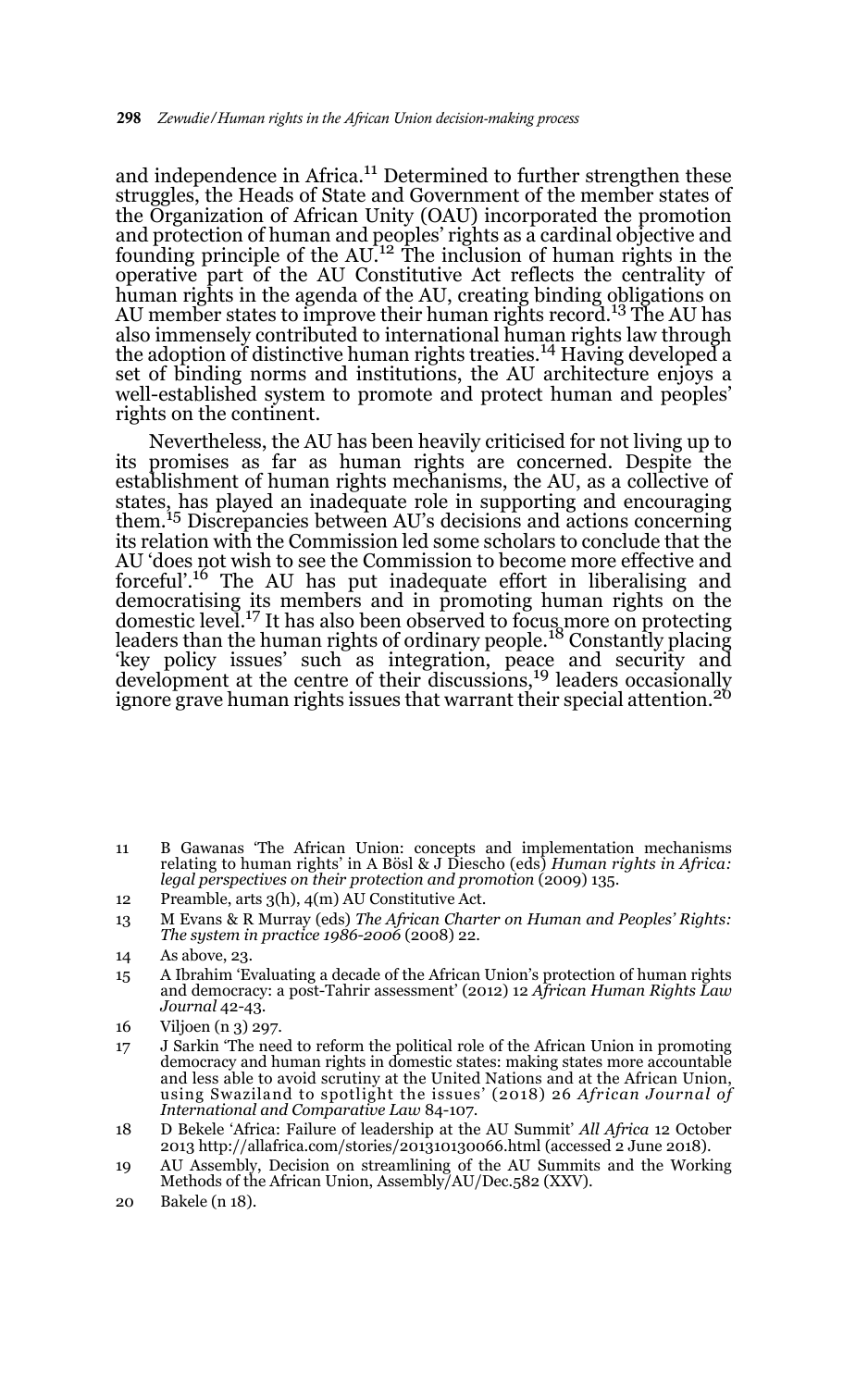Furthermore, the AU human rights discourse is often critiqued as incompatible with the human rights principles and standards provided in the AU treaties.<sup>21</sup> A prime example in this regard is in its constant failure to take concrete measure to prevent human rights abuses under the guise of protecting 'African traditional values' and defending the imposition of 'western values.'<sup>22</sup>

The year 2016 was declared the 'African Year of Human Rights with Particular Focus on the Rights of Women',<sup>23</sup> raising considerable optimism among human rights actors. It was envisaged that the year would offer an opportunity to move from rhetoric to action and entrench a true human rights culture in Africa.<sup>24</sup> However, for a year so bold in its ambitions, very little was achieved.25 More recently, the decade 2017 to 2027 has been declared the 'African Decade of Human Rights.<sup>26</sup> Respect for human rights is a key aspiration of Agenda 2063, a continental plan that envisions 'an integrated, prosperous and<br>peaceful Africa' by the year 2063.<sup>27</sup> Despite these attempts to bring human rights to the fold, the AU has been unwilling to satisfactorily speak 'up about human rights abuses by dictatorial regimes'.28 Dialogues during the meetings of policy organs have been predominantly superficial and ineffective in responding to the appalling human rights challenges across the continent.

## **2.2 Making human rights an agenda of policy organs: Consideration of the Activity Reports of the Commission**

Human rights feature in the meetings of policy organs in many ways. One way is the submission of activity reports by human rights bodies for consideration by policy organs during their ordinary sessions.

As the supreme organ of the AU, the Assembly is mandated to ensure the realisation of the human rights objectives of the AU by, amongst other actions, considering these activity reports, and making

- 25 M Nyarko & A Jegede 'Human rights developments in the African Union during 2016' (2017) 17 *African Human Rights Law Journal* 319.
- 26 African Union (n 23).
- 27 African Union 'Agenda 2063: The Africa we want' https://au.int/en/agenda2063 (accessed 24 June 2018).
- 28 Institute for Security Studies 'What happened to the AU theme for 2016?' https:// issafrica.org/pscreport/addis-insights/what-happened-to-the-au-theme-for-2016 (accessed 2 June 2018).

<sup>21</sup> T Kasambala 'Challenging negative discourse on human rights' (2014) South African Institute of International Affairs Policy Briefing 104 1.

<sup>22</sup> Kasambala (n 21) 2.

<sup>23</sup> African Union '2016: African Year of Human Rights with Particular Focus on the Rights of Women' https://au.int/en/pressreleases/19615/2016-african-yearhuman-rights-particular-focus-rights-women (accessed 2 June 2018).

<sup>24</sup> Amnesty International 'From rhetoric to action; sever recommendations to the 27th Summit of the African Union (10-18 July 2016)' https://www.amnesty.org/ download/Documents/AFR0144072016ENGLISH.PDF (accessed 15 June 2018).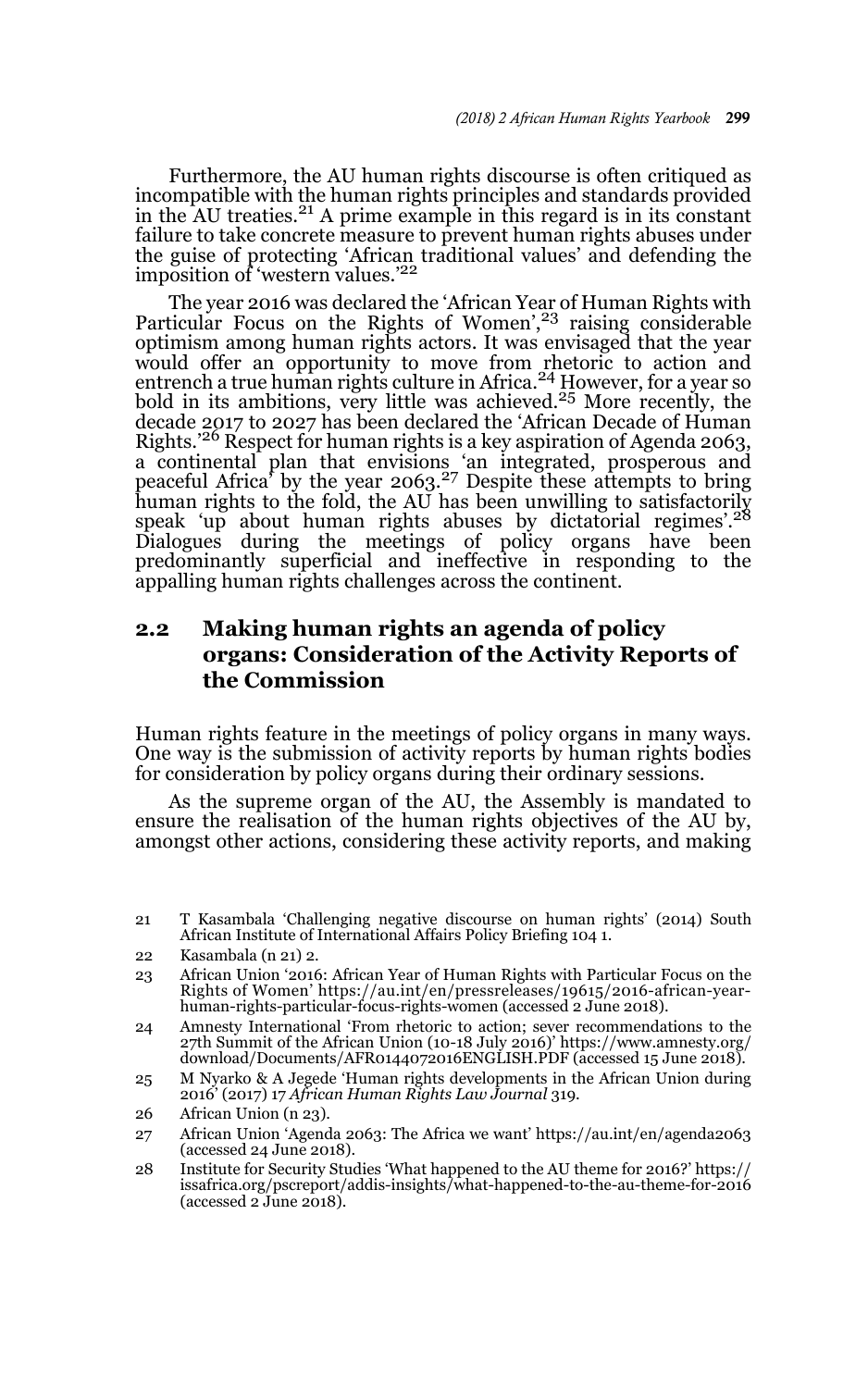decisions based on reports and recommendations submitted to it by other AU organs.<sup>29</sup> Among the organs that function within the  $A\dot{U}$ framework is the Commission, the principal human rights body mandated to 'promote and ensure the protection of human and people's rights' in the continent.30 The African Charter, the foundational document of the Commission, provides that the Commission must submit to each ordinary session of the Assembly a report on its activity<sup>31</sup> upon which the latter gives policy direction. By requiring the Commission's report to be considered by the highest organ of the AU, the African Charter elevates the stature of human rights within the AU.

Nevertheless, the practice in the past 15 years shows that the Assembly has seldom deliberated on the Commission's Activity Reports. This trend evolved following the decision of the Assembly in 2003, delegating the Executive Council to consider the Commission's report and prepare a short report thereof.32 This transfer of power to the Executive Council was observed to have led to a wider dialogue on the Commission's reports, but also to a more frequent refusal to authorise the publication of the Commission's Activity Report by the Executive Council stemming from the growing adverse reaction by states to the report's content.33

The existing decision-making process on the Commission's activity reports involves two stages: consideration by the PRC, followed by a decision by the Executive Council. The actual 'consideration' of the<br>Commission's report is done by the PRC.<sup>34</sup> The Executive Council does not discuss the Commission's Activity Report; it only considers the report of the PRC.35 Often, the decisions of the Executive Council are verbatim reproductions of the recommendations of the PRC. As an organ that follows up on the day-to-day activity of the AU, the PRC might be better positioned to easily understand the activities of the AU organs. But since what is required from the policy organs is administrative and political direction, a higher and authoritative political organ would be more appropriate to consider the Commission's Activity Report than the PRC.

Furthermore, the process of consideration of the Commission's Activity Report reveals several imprecisions. One main issue about which there is a lack of clarity is the scope of policy organs' power to consider the Commission's Activity Report. Does consideration of the

35 Consideration of the Commission's Activity Report has not been an Agenda item of the Council's recent Ordinary Sessions. See for example the Draft Agenda of the 33rd Ordinary Session of the Executive Council. https://au.int/sites/default/ files/documents /34368-doc-draftex\_cl\_xxxiii\_e.pdf (accessed 11 August 2018).

<sup>29</sup> Art 9(b) Constitutive Act of the African Union.

<sup>30</sup> Art 30 African Charter.

<sup>31</sup> Art 54 African Charter.

<sup>32</sup> AU Assembly, Decision on the 16th Annual Activity Report of the African Commission on Human and Peoples' Rights, Assembly/AU/Dec.11 (II)(2003).

<sup>33</sup> Viljoen (n 3) 187.

<sup>34</sup> See for example the Draft Agenda of 35th Ordinary Session of the PRC https:// au.int/sites/default/files/newsevents/agendas/sc21251\_e\_-\_draft\_agenda\_prc  $_{\text{--}}$  rev. 2 $_{\text{--}}$ 1.pdf (accessed 11 August 2018).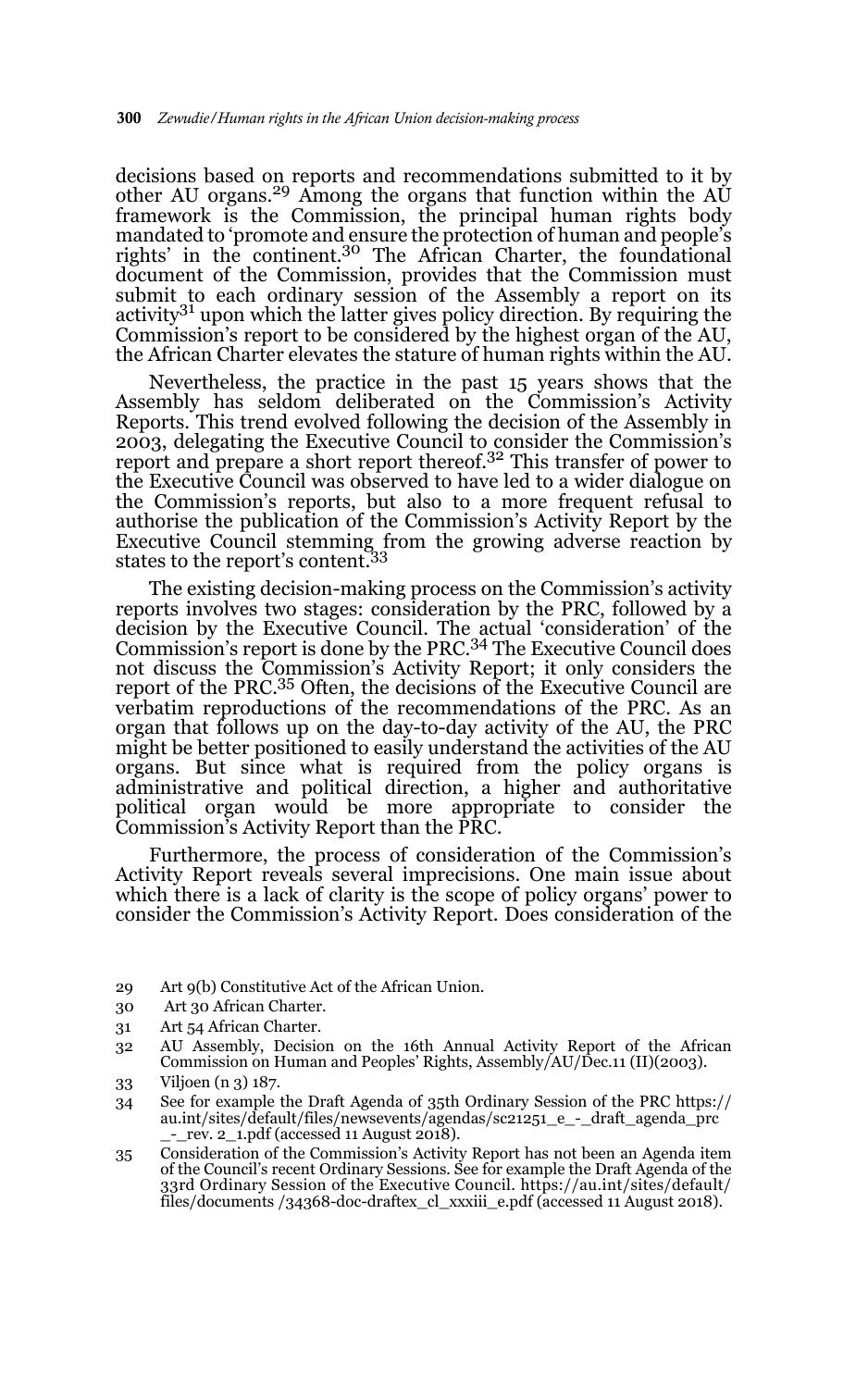reports only involve deliberation and discussion of the reports, or does it also include making decisions that may require changes on the Commission's substantive activities?36 This can be inferred, for example, from states' frequent request for amendment to the<br>Commission's activity reports<sup>37</sup> and Executive Council's recent decisions requesting the Commission to withdraw the observer status of NGO called Coalition of African Lesbians (CAL).38 Another imprecision involves the division of labour between political organs when considering the Commission's reports. Although the Assembly is legally mandated to consider the Commission's report, the eventual *de facto* transition of the mandate from the Assembly to the Executive Council and then to the PRC has created divergence between law and practice. This devolution and diffusion of responsibility has hindered the effort to establish a formal and institutionalised engagement between the Commission and the concerned political organ.

Generally, the consideration of the Commission's Activity Report is a suitable process to understand the place accorded to human rights in the policy organs' agenda. Owing to the magnitude and openness of the dialogue, perhaps the finest place to easily identify the nature of states' reaction on the Commission's reports is the Ordinary Session of the PRC. This is dealt with in the following section.

# **3 ORDINARY SESSIONS OF THE PERMANENT REPRESENTATIVES COMMITTEE: A SHOWCASE PLATFORM FOR STATES' DELETERIOUS REACTION**

The PRC is an advisory body of the Executive Council.39 Responsible to the Executive Council and acting under its instruction, the PRC prepares the agenda and draft decisions of the Executive Council and

- 36 See Advisory Opinion, Request 2/2015, 3 October 2015, http://www.africancourt.org/en/index.php/basic-documents/46-list-of-all-cases-2/721-request-no-002-2015-the-centre-for-human-rights-university-of-pretoria-chr-the-coalitionof-african-lesbians-cal (accessed 24 June 2018).
- 37 See for example the written concern of Tunisia on the 42th Activity Report of the Commission, 42nd Activity Report, annex 2; Comments of Libya, Ethiopia, Democratic republic of the Congo (DRC) on the 40th Activity Report of the Commission, annex 1. http://www.achpr.org/activity-reports/ (accessed 18 October 2018).
- 38 AU Executive Council, Decision on the Thirty-Eighth Activity Report of the African Commission on Human and Peoples' Rights, EX.CL/Dec.887(XXVII) paras 7, 12(2) & (3); AU Executive Council, Decision on the Report on the Joint Retreat of the Permanent Representatives' Committee and the African Commission on Human and Peoples' Rights, EX.CL/1015(XXXIII) para 8(vii). The Commission withdrew CAL's observer status on 8 August 2018 (A Cooper 'African lesbian network removed from human rights commission' https:// www.intomore.com/impact/african-lesbian-network-removed-from-human-righ ts-commission (accessed 18 October 2018)); see further sections 3 and 4.2.3 below.
- 39 Rule 4(1)(a) of the Permanent Representatives Committee Rules of Procedure.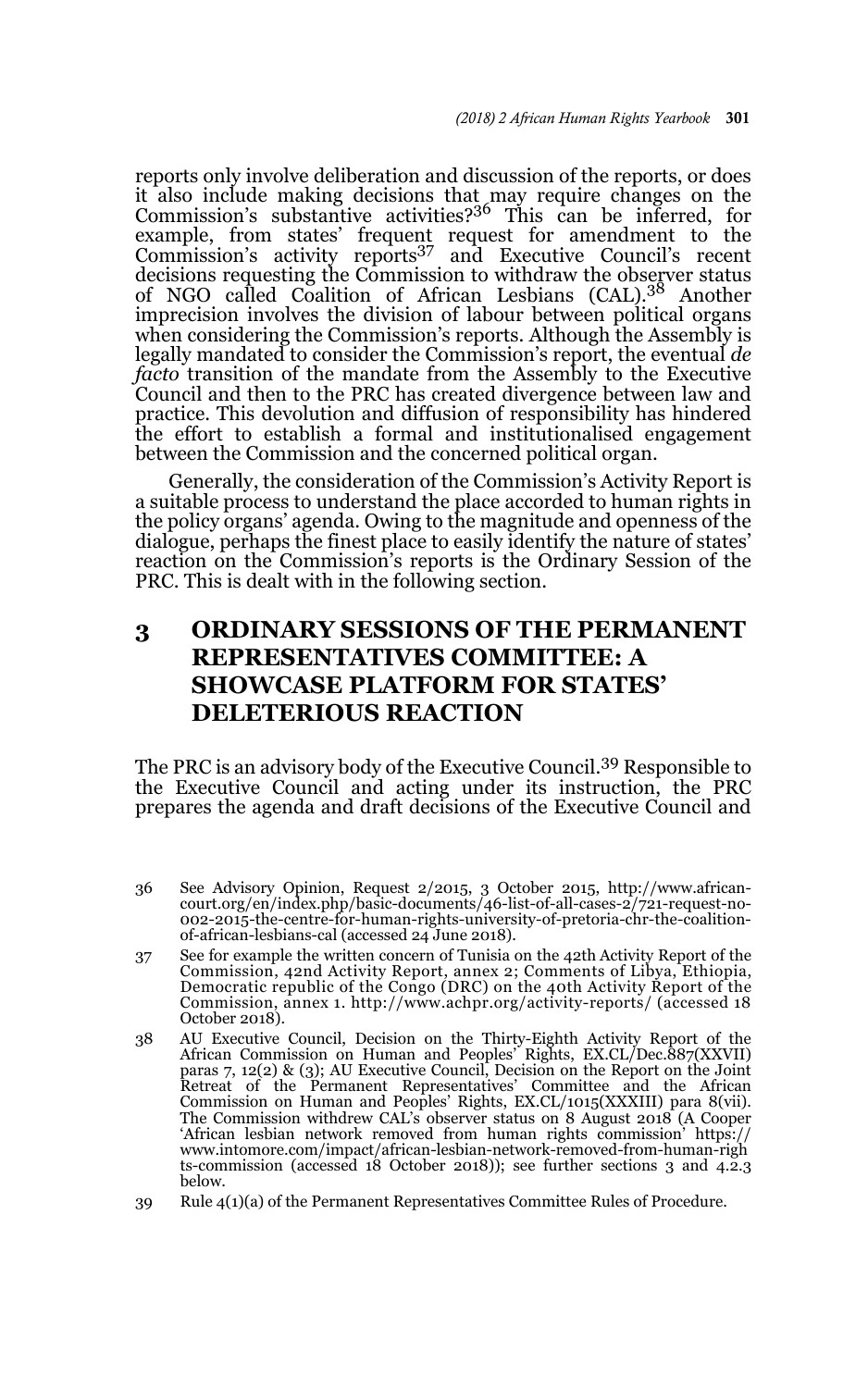the Assembly and monitors the implementation of their decisions.40 As highlighted in the previous section, the PRC undertakes a preliminary consideration of the Commission's Activity Report and provides recommendations to the Executive Council.

Consideration of the Commission's activity reports by the PRC serves many purposes. Aimed at creating common understanding and identifying areas of disagreement, the preliminary consideration of the Commission's Activity Report by the PRC can ease the task of the Executive Council, thereby facilitating the AU's decision-making process.41 The PRC allocates more time for the consideration of the Commission's report than the Executive Council. The PRC has developed a practice of undertaking preparatory meetings ahead of its Ordinary Sessions.42 This gives the PRC a broader chance to deliberate on the Commission's report and prepare relevant recommendations to the Executive Council. Furthermore, as an organ that undertakes the day-to-day business of the AU, and representing the policy organs, the PRC is better positioned to potentially understand the challenges of the Commission. Being auxiliary to other policy organs, the status of the PRC could also create a more favourable atmosphere for a more open and frank dialogue. In addition, as an advisory body that drafts the decisions of the Executive Council, the PRC can use its mandate to shape the decisions of policy organs to the better.

Despite the above avenues, the consideration process of the Commission's Report by the PRC does not always proceed smoothly. A critical look at the Ordinary Sessions of the PRC shows a great deal of antagonism between the members of the PRC and the Commission.43 It is also common to see states proposing amendments to the substantive content of the Commission's Report, which the Commission usually considers as unsuitable.44 In total disregard of the Commission's autonomy implied under the African Charter, states occasionally get policy organs to make decisions that request the Commission to undo substantive human rights activities already underway.<sup>45</sup> Lacking an accurate perception of the Commission's mandate, the PRC has used its advisory function to provide to the Executive Council recommendations and draft decisions that require amendment on the substantive activities and working methods of the Commission.

During the 26th AU Summit held in June 2016, a general consensus was reached that since the PRC does not have the mandate to amend the Commission's Activity Report its members should desist from making excessive statements that require amendment to the

<sup>40</sup> Article 21(2) of the AU Constitutive Act.

<sup>41</sup> Viljoen (n 3) 191.

<sup>42</sup> http://archive.au.int/collect/oaucounc/import/English/PRC%201%20(XXI)%20  $E$ .pdf (accessed 27 July 2018).

<sup>43 40</sup>th Activity Report, Annex 1, Annex2; 42nd Activity Report, Annex 1.

<sup>44</sup> As above.

<sup>45</sup> Executive Council, Decision on the Thirty-Eighth Activity Report of the African Commission on Human and Peoples' Rights, EX.CL/Dec.887(XXVII) para 7.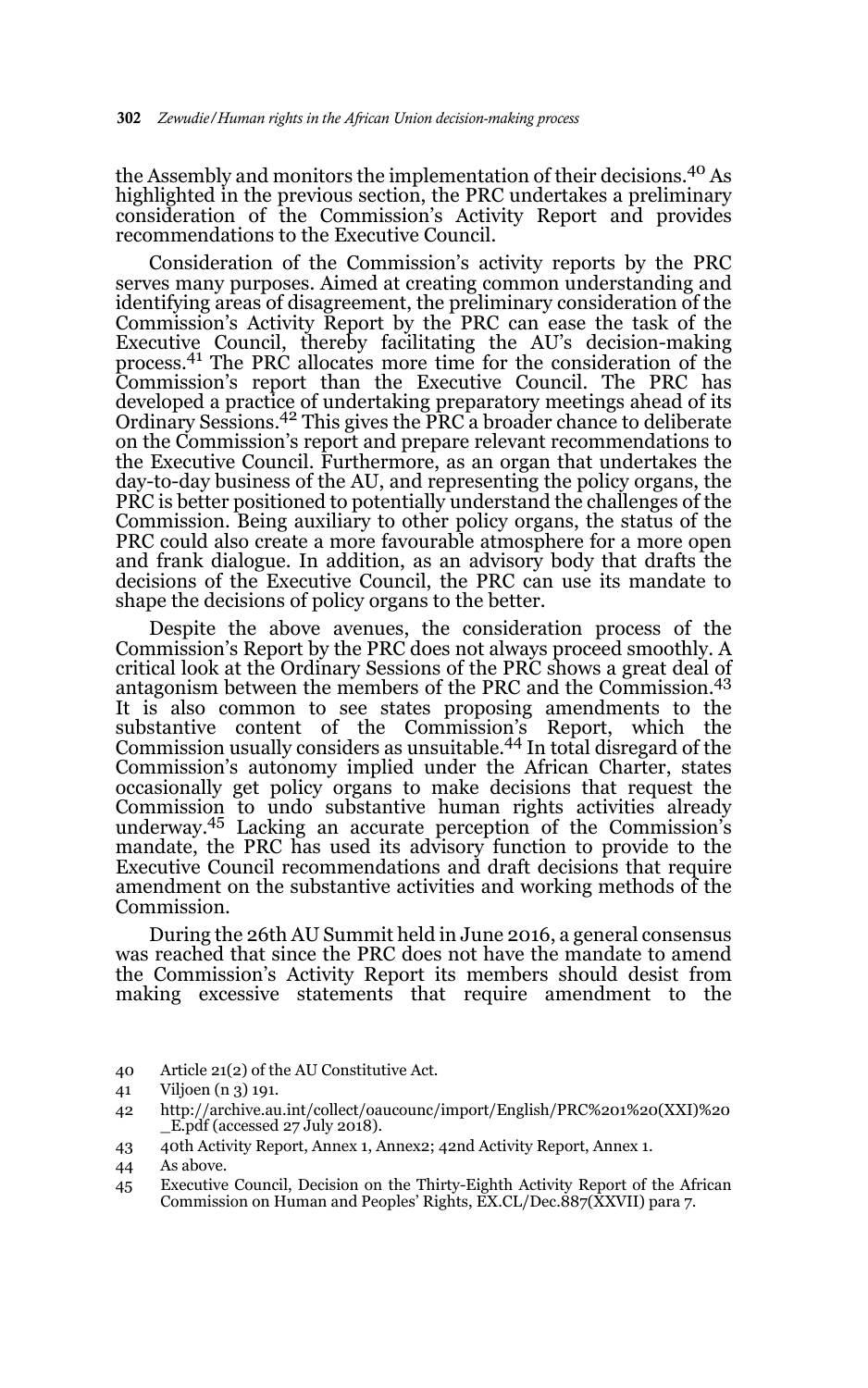Commission's report.46 The intention was not to stop states from expressing their concerns on the Commission's report; it was rather aimed at encouraging state delegates to provide constructive opinions taking into consideration the Commission's autonomy. The understanding was that since the Activity Reports cannot be amended, states can submit their concerns, which would be annexed to the Commission's Activity Report and published upon authorisation by the policy organs.47 Accordingly, some states did submit their concerns in writing, which were then published in the form of annex to the Commission's Activity Reports.<sup>48</sup> However, not all states were favourable to the submission of written reservations, perhaps because they foresaw that the publication of their indefensible concerns would expose them to further criticism. Setting aside the previous consensus, some states opted to insist on their 'right' to propose amendments to the Commission's report.<sup>49</sup> Occasionally states openly insist that the essence of consideration of the Commission's report is to enable them to discuss the Commission's report and make the 'necessary' amendment in a manner that would reflect 'the facts on the ground'.<sup>50</sup>

By making such excessive observations, members of the PRC overlooked the functional autonomy of the Commission and attempted to grant it a *de facto* supervisory function over the Commission. Emphasising their profile as Extraordinary and Plenipotentiary Ambassadors to the AU, members of the PRC appeared to believe that the PRC has a legitimate mandate to supervise the Commission's activities. In reality, the PRC's *ultra vires* actions are not exclusive to matters involving the Commission. A study conducted on the 'AU institutional reforms' confirms that 'in practice, the PRC has assumed the role of supervising the day-to-day work of the [African Union]<br>Commission (AUC)'.<sup>51</sup> The study also underscores that the 'unwarranted role of the PRC' has resulted in a decrease in the implementation efficiency of the AUC as well as delay of important decisions by the Assembly.<sup>52</sup> The consequence of the PRC's 'unwarranted role' is more serious in the case of the Commission as the latter is an autonomous legal body unlike the AUC, which is the institutional voice of policy organs.

<sup>46</sup> The Chairperson of the PRC highlighted this during the consideration of the 41st Activity Report of the Commission. See 42nd Activity Report, para 5.

<sup>47</sup> Draft report of the 34th Ordinary Session of the PRC, PRC/Draft/Rpt (XXXIV) para  $89(11)$  (on file with author).

<sup>48</sup> n 43 above

<sup>49</sup> n 43 above; Draft report of the 31st Ordinary Session of the PRC, PRC/Draft/Rpt (XXXI) para 88(2).

<sup>50</sup> Libya, South Sudan and Tunisia made such submissions during the consideration of the Commission's 42nd Activity Report. http://www.achpr.org/activityreports/42/ (accessed 10 August 2018).

<sup>51</sup> P Kagame 'The Imperatives to Strengthen our Union: Report on the Proposed Recommendations for the Institutional Reform of the African Union' (2017) 9.https://au.int/sites/default/files/pages/32777-file-report-20institutional20re form20of20the 20au-2.pdf (accessed 10 August 2018).

<sup>52</sup> As above.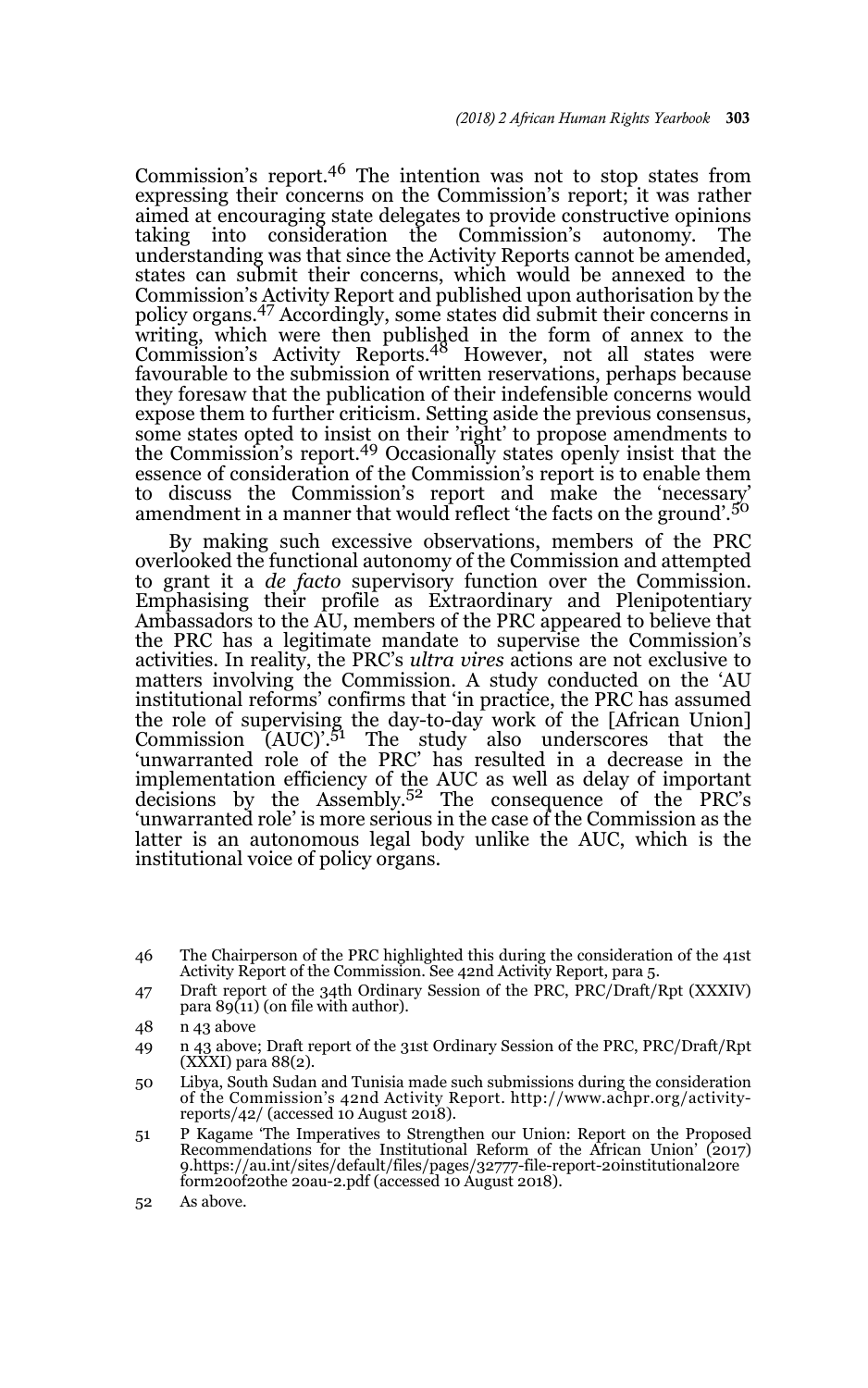By requesting the PRC for bilateral discussion and participation in its Ordinary Sessions,53 the Commission wanted to resolve concerns through dialogue and reduce the bitterness of the PRC during the process of consideration of its activity reports.

As the relationship between the Commission and policy organs deteriorated, the Executive Council in January 2018 requested the PRC and the Commission to hold a joint retreat to resolve concerns raised about the relationship between the Commission and policy organs and member states, find modalities for enhanced cooperation and collaboration, and bring recommendations.54 The two organs undertook the joint retreat in June 2018 and came up with a broad list of joint recommendations, which were subsequently turned into a decision of the Executive Council.55 One of the contentions to come out of the joint retreat is the recognition given to the Commission's independence.56 In the Executive Council decision, the Commission's independence was restrictively construed as 'functional in nature and not independence from the organs that created it'.57 Such a restrictive understanding of the Commission's independence has no place in the African Charter as the object of the Chapter is for the Commission to have 'absolute institutional independence' from any third party including from policy organs in discharging its function.58 In the decision, the Executive Council reiterated its earlier request for the Commission to withdraw the observer status of CAL, which was granted observer status at the Commission in 2014.59 Similarly, the Executive Council requested the Commission to submit 'for consideration and adoption by policy organs' a reviewed version of its Rules of Procedure<br>and criteria for granting observer status to NGOs.<sup>60</sup> This is also another flaw, because as a set of internal rules through which the Commission undertakes its professional task, the Commission's Rules of Procedure cannot be changed or modified by another external body.

- 53 43rd Activity Report para 59.
- 54 AU Executive Council, Decision on the African Commission on Human and Peoples' Rights EX.CL/995(XXXII) para 4.
- 55 AU Executive Council, Decision on the Report on the Joint Retreat of the Permanent Representatives' Committee and the African Commission on Human and Peoples' Rights, EX.CL/1015(XXXIII) para 3.
- 56 AU Executive Council, Decision on the Report on the Joint Retreat of the Permanent Representatives' Committee and the African Commission on Human and Peoples' Rights, EX.CL/1015(XXXIII) para 5.

- 58 J Biegon 'The rise and rise of political backlash: African Union Executive Council's decision to review the mandate and working methods of the African Commission' *EJIL: Talk!* https://www.ejiltalk.org/the-rise-and-rise-of-political-backlashafrican-union-ex ecutive-councils-decision-to-review-the-mandate-and-workingmethods-of-the-african -commission/ (accessed 2 August 2018).
- 59 Executive Council, Decision on the Report on the Joint Retreat of the Permanent Representatives' Committee and the African Commission on Human and Peoples' Rights, EX.CL/1015(XXXIII) para 8(vii).
- 60 Executive Council, Decision on the Report on the Joint Retreat of the Permanent Representatives' Committee and the African Commission on Human and Peoples' Rights, EX.CL/1015(XXXIII) para 8(iv).

<sup>57</sup> As above.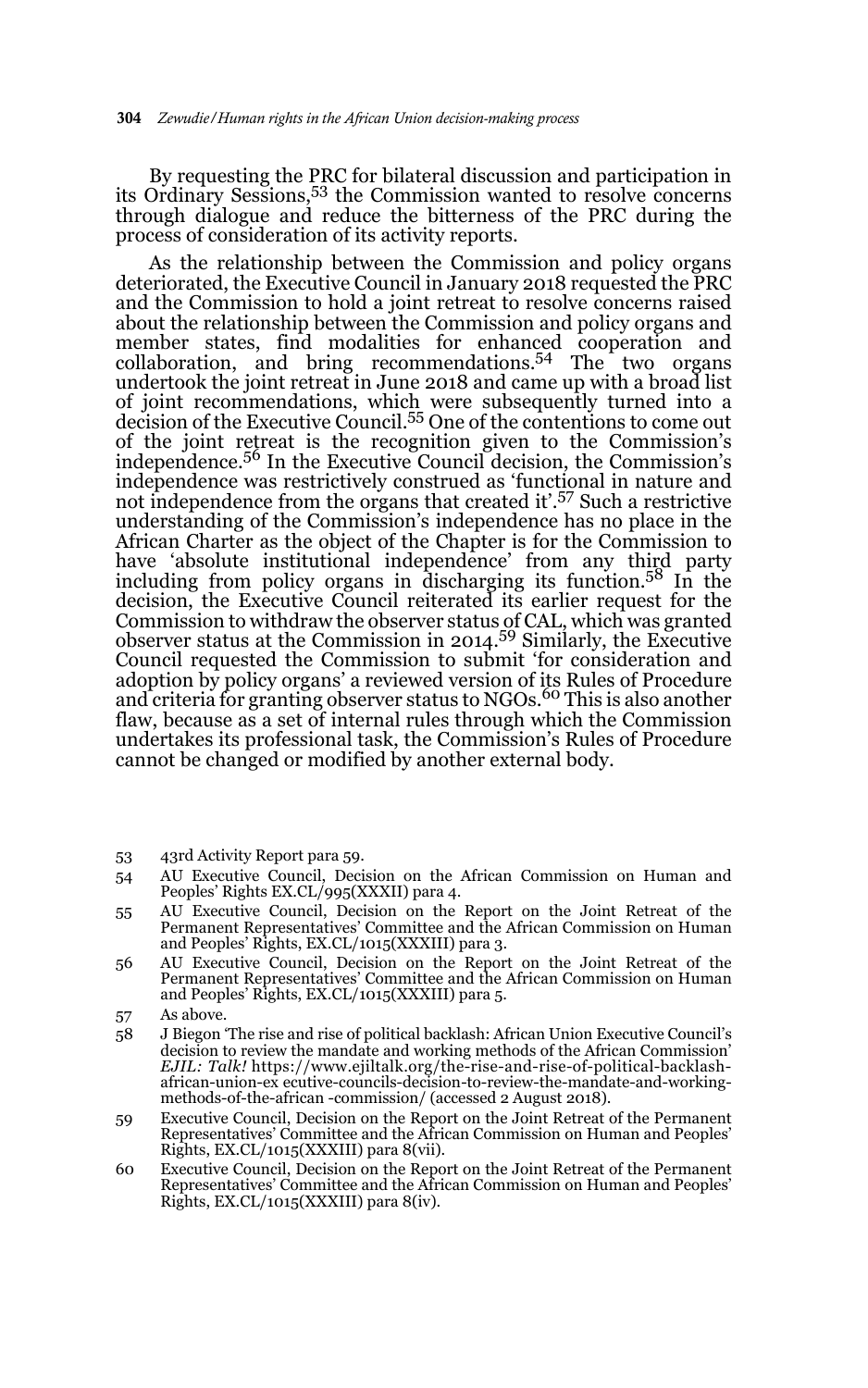The Executive Council also decided that the Commission's work should be aligned with decisions of policy organs.<sup>61</sup> However, this cannot be done lawfully where those decisions contradict the object and<br>purpose of the African Charter.<sup>62</sup> Hence, policy organs' decisions should first be aligned with the African Charter before aligning the Commission's work with their decision.

Based on the recommendation of the joint retreat, the Executive Council further requested a 'review of the interpretative mandate of the Commission in the light of a similar mandate exercised by the African Court and the potential for conflicting jurisprudence'.63 As Biegon correctly observed, this decision seems harmless but its underling motive entails a grave backlash against human rights.64 Overlap and duplication of functions is inevitable if there is no clearly defined<br>relationship between the Commission and the Court.<sup>65</sup> However, what may well be intended by the Executive Council in the above decision is to strip the Commission of its protective mandate, and not to methodically rationalise the mandates of the Court and the Commission. Reviewing the Commission's protection mandate requires amendment of the African Charter and the Protocol to the African Charter on the Establishment of an African Court on Human and Peoples' Rights (African Court Protocol). As it stands now, the Executive Council's decision is inconsistent with the provisions of Charter and the Court's complementary function provided under article 2 of its constituting Protocol.66 Theoretically, there may be no problem in transitioning the Court from a body whose essential function is to complement the Commission's protective mandate to a sole continental human rights litigation forum. However, it raises serious practical challenges. Stripping the Commission of its protective mandate while the Court is still not directly accessible to individuals and while the Court Protocol is ratified only by 30 states will definitely narrow<br>avenues of human rights redress.<sup>67</sup>

- 61 Executive Council, Decision on the Report on the Joint Retreat of the Permanent Representatives' Committee and the African Commission on Human and Peoples' Rights, EX.CL/1015(XXXIII) para 6(i).
- 62 These include Executive Council, Decision on the 37th Activity Report of the African Commission on Human and Peoples' Rights, EX.CL/Dec.864 (XXVI) para 7.
- 62 Council, Decision on the Report on the Joint Retreat of the Permanent Representatives' Committee and the African Commission on Human and Peoples' Rights, EX.CL/1015(XXXIII) para 3; Executive Council, Decision on the Thirty-Eighth Activity Report of the African Commission on Human and Peoples' Rights, EX.CL/Dec.887(XXVII) paras 7, 12(2) & (3).
- 63 AU Executive Council, Decision on the Report on the Joint Retreat of the Permanent Representatives' Committee and the African Commission on Human and Peoples' Rights, EX.CL/1015(XXXIII) para 7(iii).

- 65 M Mbondenyi *International human rights and their enforcement in Africa* (2011) 448.
- 66 Mbondenyi (n 65) 453.
- 67 n 59.

<sup>64</sup> Biegon (n 8).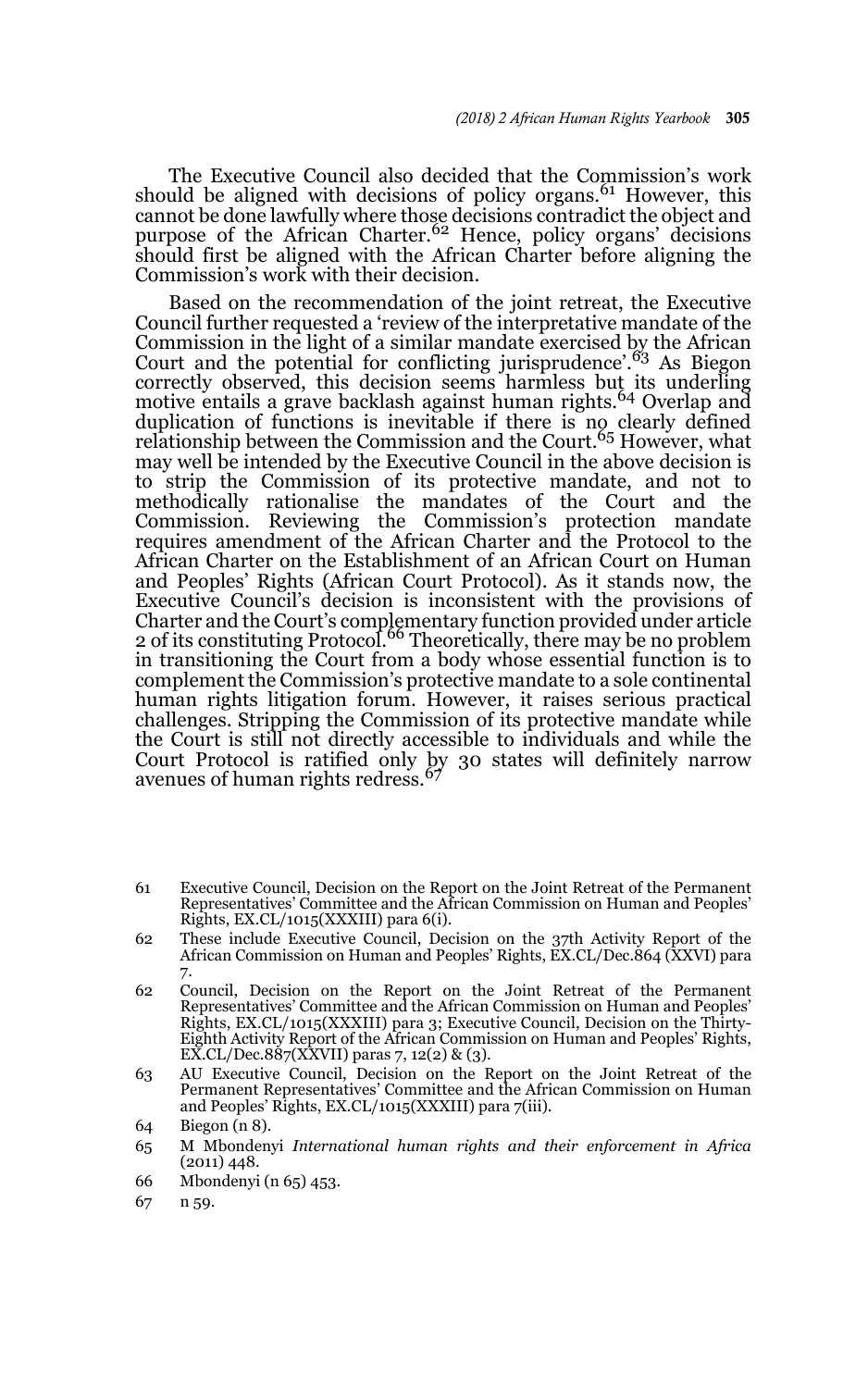# **4 SPECIFIC REACTIONS OF STATES TO ACTIVITY REPORTS**

The Commission's Activity Reports encompasses a range of issues involving its promotion, protection and interpretation mandates. This section focuses on the parts of the Reports that deal with 'human rights situation on the continent', the Commission's decisions, requests for interim measure and observer status of NGOs, which are perhaps the most contentious issues at present due to their emotive content that triggers state reaction.

# **4.1 'Human Rights situation on the continent': unconstructive observations of states**

As part of its monitoring responsibility and based on the decision of the Executive Council, the Commission has developed a practice of incorporating in its Activity Reports 'the status of human and people's rights in the continent'.68 In this section of its reports, the Commission outlines positive human rights developments as well as 'areas of concern', actual human rights violations or situations that may lead to possible human rights violation observed in the continent during the reporting period.<sup>69</sup> The Commission draws its report on the human rights situation in the continent from its interactions with State Parties, national human rights institutions (NHRIs) and NGOs during Ordinary Sessions of the Commission, and supplements it by information it gathers through its monitoring activities of the human rights situation in the State Parties during the intersession period'.<sup>70</sup>

During the consideration of the Commission's report, 'areas of concern' attract more attention than positive developments. More often than not, states whose names are mentioned in the 'areas of concern' section make predominately defensive statements about the concern raised.<sup>71</sup> As  $\text{AU}$  member states are not in the habit of criticising each  $other, 72$  delegates often focus on issues in their respective country, leaving aside concerns raised in other countries. For example, of the 18 state delegates who made intervention during the consideration of the Commission's 40th Activity Report, 16 states ̶ Burundi, Angola, Libya, Eritrea, Ethiopia, Malawi, Tanzania, Congo, Democratic Republic of Congo, Saharawi, Zimbabwe, Sudan, Egypt, Equatorial Guinea, Rwanda, Burkina Faso ̶ spoke about specific concerns raised

- 70 44th Activity Report, para 36.
- 71 See for example, 40th Activity Report, Annex http://www.achpr.org/files/ activity-reports/40/annex\_40\_actrep\_eng.pdf (accessed 7 June 2018).
- 72 Mbondenyi (n 65) 393.

<sup>68</sup> AU Executive Council, Decision on the Report on the Joint Retreat of the Permanent Representatives' Committee and the African Commission on Human and Peoples' Rights, EX.CL/1015(XXXIII) para 2.

<sup>69</sup> See 31st-43rd Activity Reports. http://www.achpr.org/activity-reports/ (accessed 7 June 2018).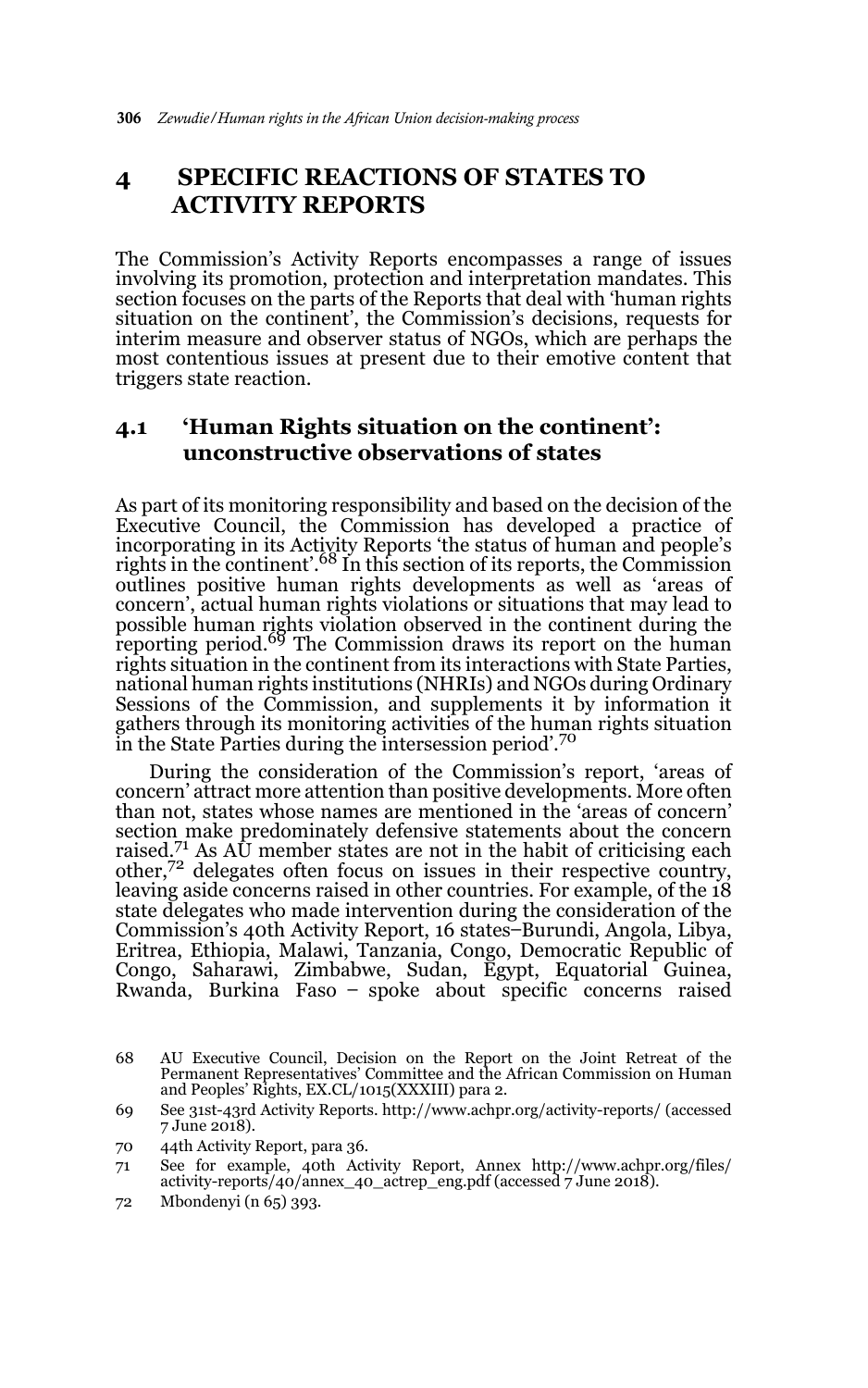concerning their respective country, seven of them ̶ Burkina Faso, Democratic Republic of Congo, Libya, Ethiopia, Congo, Egypt and Rwanda – protesting the concerns raised, while only two – Ghana and<br>Algeria – addressed general human rights issues.<sup>73</sup> During the consideration of the 42nd and 43rd Activity Reports of the Commission by the PRC, 11 and 18 states respectively have spoken about the human rights concerns mentioned in the reports.74 From the 18 States that the Commission reported to have made statements during the consideration of the 42nd Activity Report, 13 states raised objection on the human rights concerns involving themselves.75 Complete denial of the presence of human rights concerns raised in the Commission's Activity Reports has been the predominant form of state reaction.<sup>76</sup> Phrases such as 'unfounded allegation', 'do not reflect the fact on the ground', 'unacceptable and preposterous', 'is not a major problem' and 'totally rejects' feature frequently in the interventions of State delegates.<sup>77</sup> Thus, although the Executive Council has previously requested the Commission to regularly reflect on the status of human rights on the continent, the dialogues indicate that states do not actually want the Commission to expose domestic human rights concerns.

States' dissenting statements are often followed by requests for deletion of the contested issue from the Commission's report without even waiting for explanation from the Commission.<sup>78</sup> The requests are antithetical to the Commission's functional autonomy and competence to 'give its views or make recommendations to governments' by any suitable means.<sup>79</sup> The determination of the content of its Activity Reports is set as the exclusive mandate of the Commission.<sup>80</sup>

Adopting a predominantly defensive and protectionist approach,<sup>81</sup> states have generally shown little readiness to address human rights concerns raised in the Commission's report. The Commission itself has complained several times that states have given little attention to the areas of concern mentioned in its Activity Reports.82 A side by side look at the Commission's recent Activity Reports shows that often certain human rights concerns appear in two or more consecutive Activity

- 74 Draft report of the 34th Ordinary Session of the PRC, PRC/Draft/Rpt (XXXIV) para 88(ii); 42nd Activity Report, annex 2; Draft report of the 35th Ordinary Session of the PRC PRC/Draft/RPt(XXXV) para 113(x).
- 75 42nd Activity Report, annex 2.
- 76 n 43.
- 77 See the Statements of Eritrea, Ethiopia, Egypt, Libya, and Burundi on the 40th, 42nd Activity reports of the Commission annexed to the reports. http:// www.achpr.org/activity-reports/ (accessed 19 August 2018).
- 78 n 43; Draft report of the 34th Ordinary Session of the PRC, PRC/Draft/Rpt  $\overline{(XXXIV)}$  para  $113(x)$ .
- 79 Art 45(1)(a) African Charter.
- 80 Rule 59(2) of the Rules of Procedures of the African Commission on Human and Peoples' Rights.
- 81 n 43.
- 82 36th Activity Report, para 32 (xviii); 39th Activity Report, para 44(xxiv).

<sup>73</sup> n 72 above.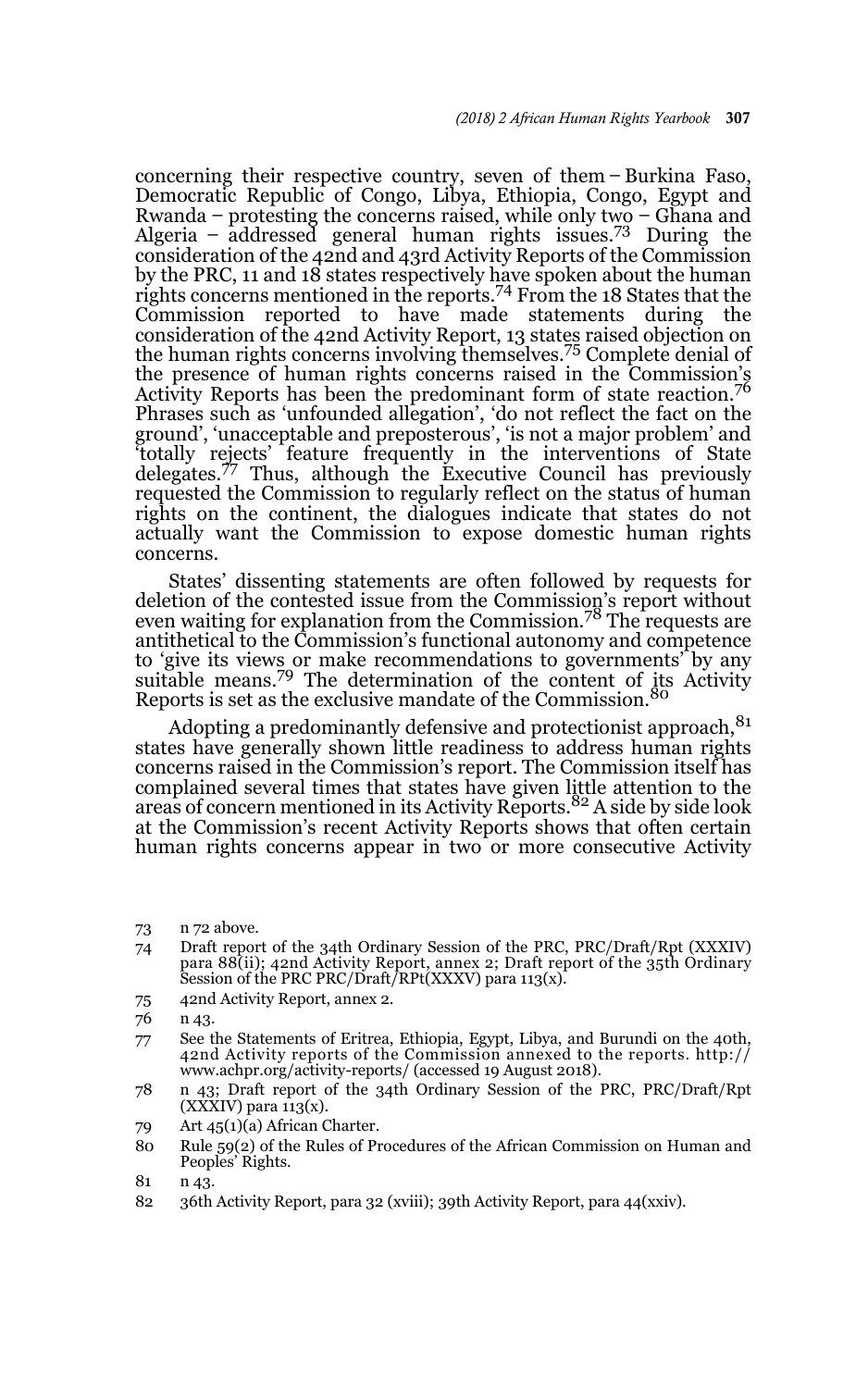Reports $83$  hence indicating the inadequacy, if not total absence, of measures taken to address the concerns in due time. This comes as no surprise as states from the outset demonstrated little willingness to accept the concerns.

The authenticity of the information that the Commission incorporates in its Activity Reports is another contentious issue that states often complain about. Occasionally states argue that the Commission does not have a mechanism to verify certain human rights issues it raises against State parties in its Activity Report.<sup>84</sup> Accordingly, the Executive Council in June 2016 requested the Commission 'to rely on credible and verified sources of information in reporting on the situation of human rights in Member states and to indicate the said source in its Activity Report'.85 In this regard, one needs to acknowledge that the Commission should strive to strengthen its information collection and verification mechanism and explain to how it collects and verifies the information it incorporates in its reports. Only then will the Commission obtain the full confidence in its work. Yet, although the decision might appear to be acceptable on its face, it was not motivated by good faith as states showed little inclination to help the Commission strengthen its mechanism by providing timely and accurate information during the Commission's information collection and verification process. For example, recent trends show that only in a few cases did states send replies to the Commission's Requests for Provisional Measures and Letters of Urgent Appeals. Evidently, the Commission's information verification system cannot be effective without the cooperation of states.

In July 2018 the Executive Council urged the Commission to exercise due diligence with concerned states before including concerns<br>against State parties in its reports.<sup>87</sup> However, the Commission does not always catch states by surprise when it incorporates certain issues in its Activity Reports. For example, in its requests for provisional measures, the Commission usually informs the concerned State party that the issue would be included in its upcoming Activity Report. Furthermore, it often releases in its website a general notice of the<br>Letters of Appeal sent to State Parties.<sup>88</sup>

The prevailing antagonistic debate during the consideration of the Commission's Activity Reports and the subsequent decisions of the Executive Council, including the one requesting the Commission 'to rely on credible and verified sources of information and to indicate the

- 84 42nd Activity Report, annex 1, paras 6, 10, 11; Draft report of the 34th Ordinary Session of the PRC, PRC/Draft/Rpt(XXXIV) para 88(iv).
- 85 Executive Council, Decision on the 42nd Activity Report of the African Commission on Human and Peoples' Rights, EX.CL/Dec.974(XXXI).
- 86 See for example 41st Activity Report, paras 25, 28.
- 87 Executive Council, Decision on the Report on the Joint Retreat of the Permanent Representatives' Committee and the African Commission on Human and Peoples' Rights, EX.CL/1015(XXXIII) para 8(v).
- 88 African Commission on Human and People's Rights http://www.achpr.org/ search/?q=urgent+appeal (accessed 8 June 2018).

<sup>83</sup> See 36th to 43rd Activity Reports.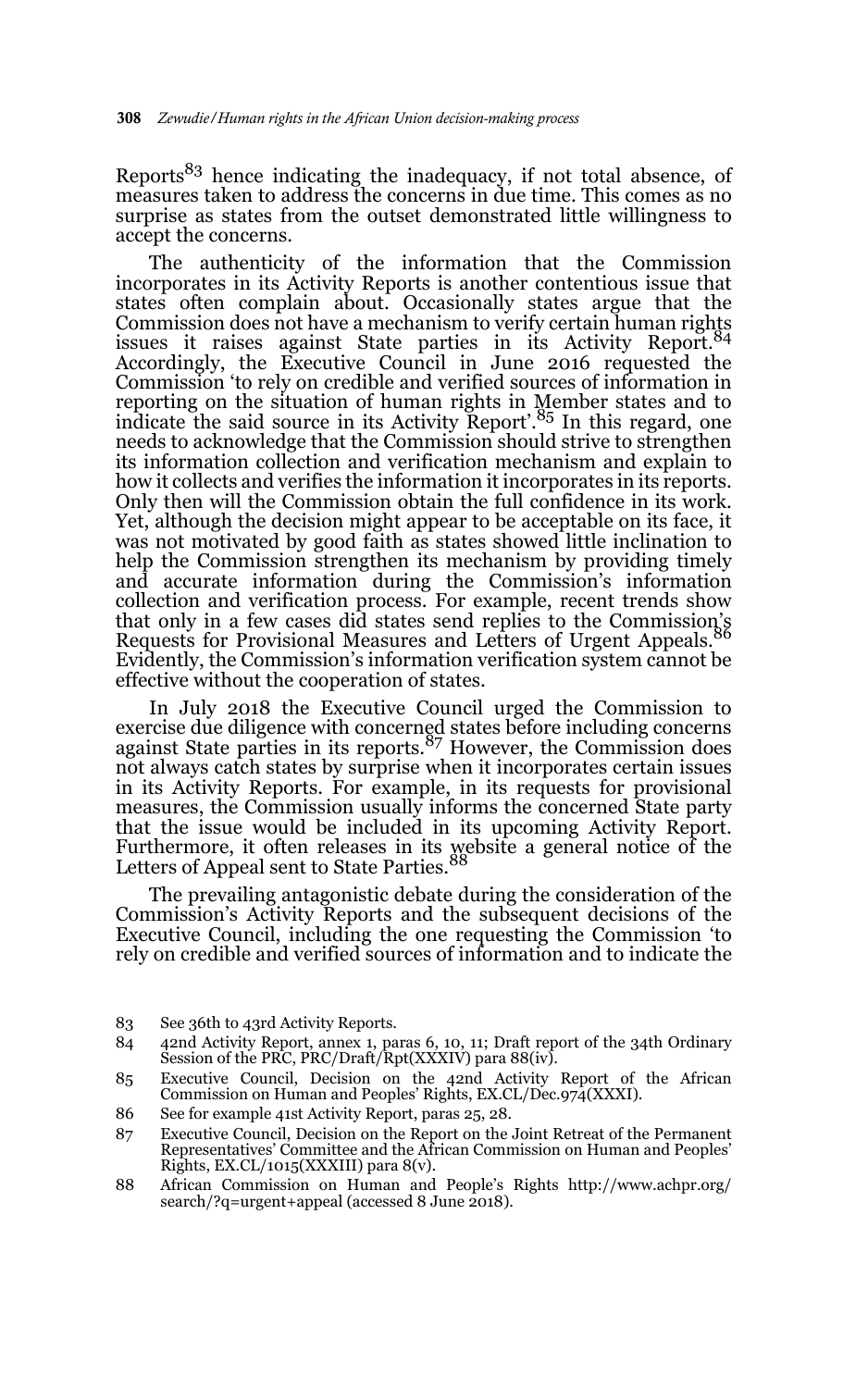said source in its Activity Report', casts doubt on states' confidence in<br>the Commission's work.<sup>89</sup> In a statement annexed to the 42nd Activity Report of the Commission, Ethiopia alleged that the inclusion of concerns, which it claimed were unsubstantiated, raise questions on the credibility of the Commission.90 Trust and confidence between the Commission and the states is a necessary condition for an effective human rights work. The fact that members of the Commission are persons 'of the highest reputation, known for their high morality, integrity, impartiality and competence in matters of human and people's rights,<sup>'91</sup> implies that states should posit full confidence and trust on the Commission's work and consider it positively.

## **4.2 Decisions, requests of provisional measures and letters of urgent appeals**

## **4.2.1 Decisions**

In its reporting practice, the Commission incorporates a list of Communications that it already considered during the reporting period. State noncompliance with the Commission's decisions has been a serious challenge that the Commission often reflects in its Activity Reports.<sup>92</sup> This goes with the quest for an effective mechanism to follow up on State compliance with the Commission's decisions.

In 2006, the Commission decided to submit a report on State compliance with its decisions as part of its Activity Report to the<br>Executive Council.<sup>93</sup> As part of the existing follow-up process, a State against which a decision is made is required to send the Commission on the measures it has taken to implement the Commission's decision upon notification by the Commission.<sup>94</sup> In case of non-compliance, the Commission has to submit the matter to the concerned committee of the PRC or the Executive Council.95 Furthermore, based on its pronouncement to include a section that gives a detailed account of the<br>response of states on its decisions,<sup>96</sup> the Commission recently started dedicating a section on 'state compliance' in its Activity Reports.

- 89 Executive Council, Decision on the 42nd Activity Report of the African Commission on Human and Peoples' Rights, EX.CL/Dec.974(XXXI) para 8.
- 90 Statement of Concern of Ethiopia annexed with the 42th Activity Report of the Commission.http://www.achpr.org/files/activity-reports/42/annex\_2.responses \_from \_States.pdf (accessed 7 June 2018).
- 91 Art 31 African Charter.
- 92 39th Activity Reports, par 39; 40th Activity Report, para 17; 41th Activity Report, para 24; 42nd Activity Report, para 35; 43rd Activity Report, para 28.
- 93 African Commission, Resolution 97 (Resolution on the importance of implementation of the recommendations of the African Commission on Human and People's Rights), adopted at the 40th Ordinary Session in Banjul, the Gambia, 15-29 November 2006, ACHPR/Res97/2006 http://www.achpr.org/sessions/ 40th/resolutions/97/ (accessed 11 July 2018).

<sup>94</sup> Rule 112(2), (3)

<sup>95</sup> Rule 112(8).

<sup>96 36</sup>th Activity Report, para 27.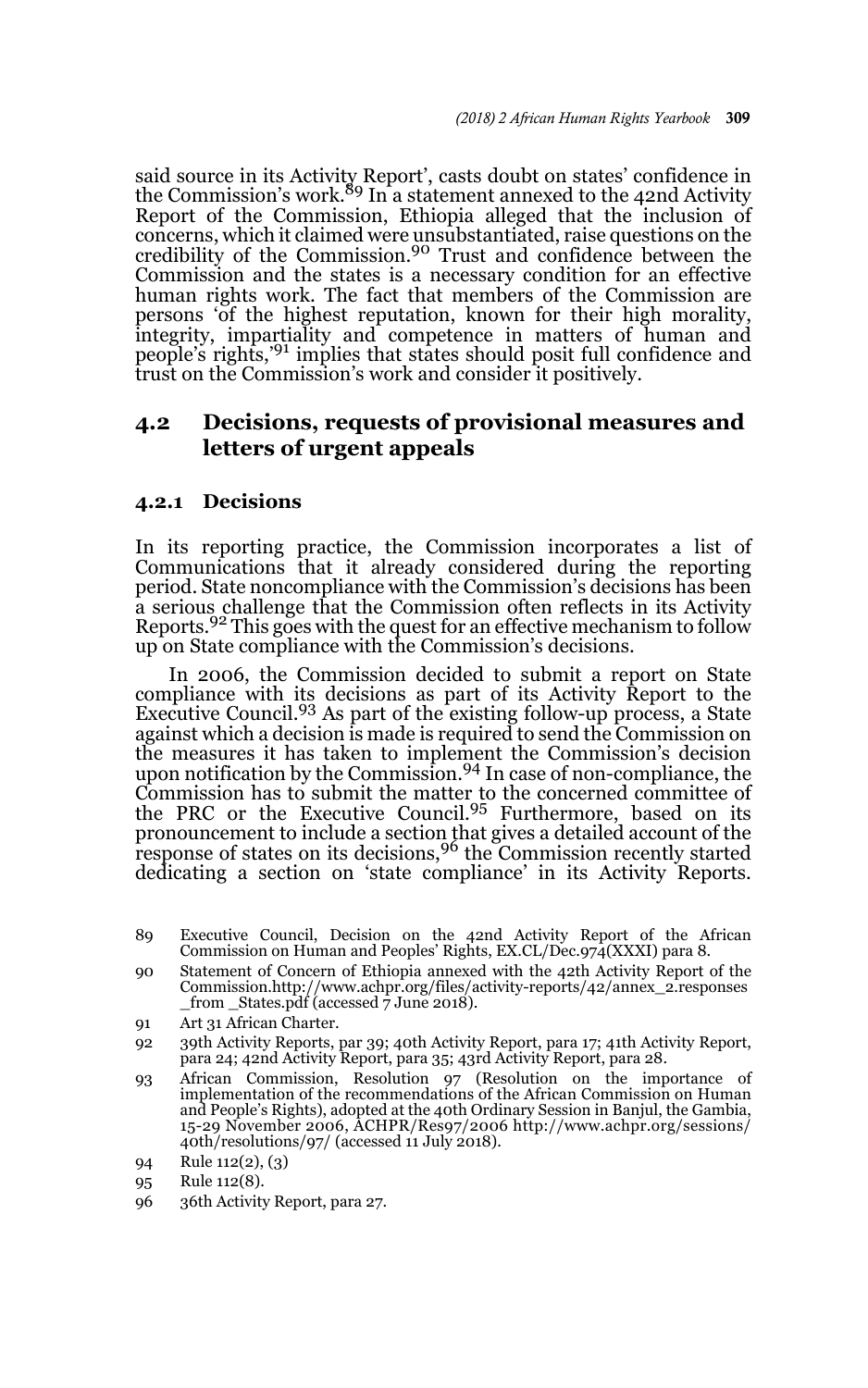However, the content of this section has been too general and sometimes silent as to which state is not compliant, hence difficult for policy organs to identify specific challenges and take concrete decisions.97 It has also reduced the scale of dialogue on compliance but minimised possible state discontent.

Although the Commission has been taking the above measures as a follow up on its decisions, they are practically proven ineffective. There is, therefore, a need for a more effective mechanism. In its recent Activity Reports the Commission highlighted that there has been inadequate cooperation from states on the Commission's follow-up activities concerning its decisions.98 In its 39th to 43rd Activity Reports the Commission indicated that for the most part states do not give information on measures taken or being taken to implement the Commission's decision, hence ignoring the requirement provided under Rule 112(2) of the Commission's Rules of Procedure.99 Since the Commission's follow-up procedure is reliant on information obtained from states,100 a lack of prompt replies creates a gap in the protection of human rights in Africa.

In June 2018, the Executive Council decided to operationalise the PRC Sub-Committee on Human Rights, Democracy and Governance 'to follow up on implementation of the Commission's decisions and recommendations.'101 This implies that this sub-committee is expected to serve the purpose envisaged by Rule 112(8) of the Commission's Rules of Procedure.<sup>102</sup> It implies that the mechanism will involve the AUC and the PRC. This initiative was first brought to the attention of the PRC during the PRC consultation on the African Governance Architecture (AGA) held in 2015.<sup>103</sup> While this is a good initiative, it is unlikely to effectively address the implementation challenge. As Murray and Long suitably put it, 'effective follow up requires multitiered approach that involves as many stakeholders as possible'.104 As a process with the interdependent objectives of assessing and monitoring status of compliance and implementation, follow-up of decisions of regional human rights bodies involves actions that require

98 39th Activity Report, para 44(b)(XXV); 43rd Activity Report, para 28.

- 101 AU Executive Council, Decision on the Report on the Joint Retreat of the Permanent Representatives' Committee and the African Commission on Human and Peoples' Rights, EX.CL/1015(XXXIII) para 7(iv).
- 102 Rules 112(8) & 125(2) of the Rules of Procedures of the African Commission.
- 103 Outcome Document of the AU Permanent Representative Committee consultation on the African Governance Architecture and the State reporting processes under the African Charter on Democracy, Elections and Governance 2-4 September 2015 (on file with the author).
- 104 Murray & Long (n 100) 138.

<sup>97</sup> See for example 43th Activity Report, para 27-28; 44th Activity Report, para 25- 26. 39th Activity Report, para  $44(b)(\overleftrightarrow{XXV})$ .

<sup>99</sup> As above.

<sup>100</sup> R Murray & D Long *Implementation of the findings of the African Commission on Human and Peoples' Rights* (2015) 133.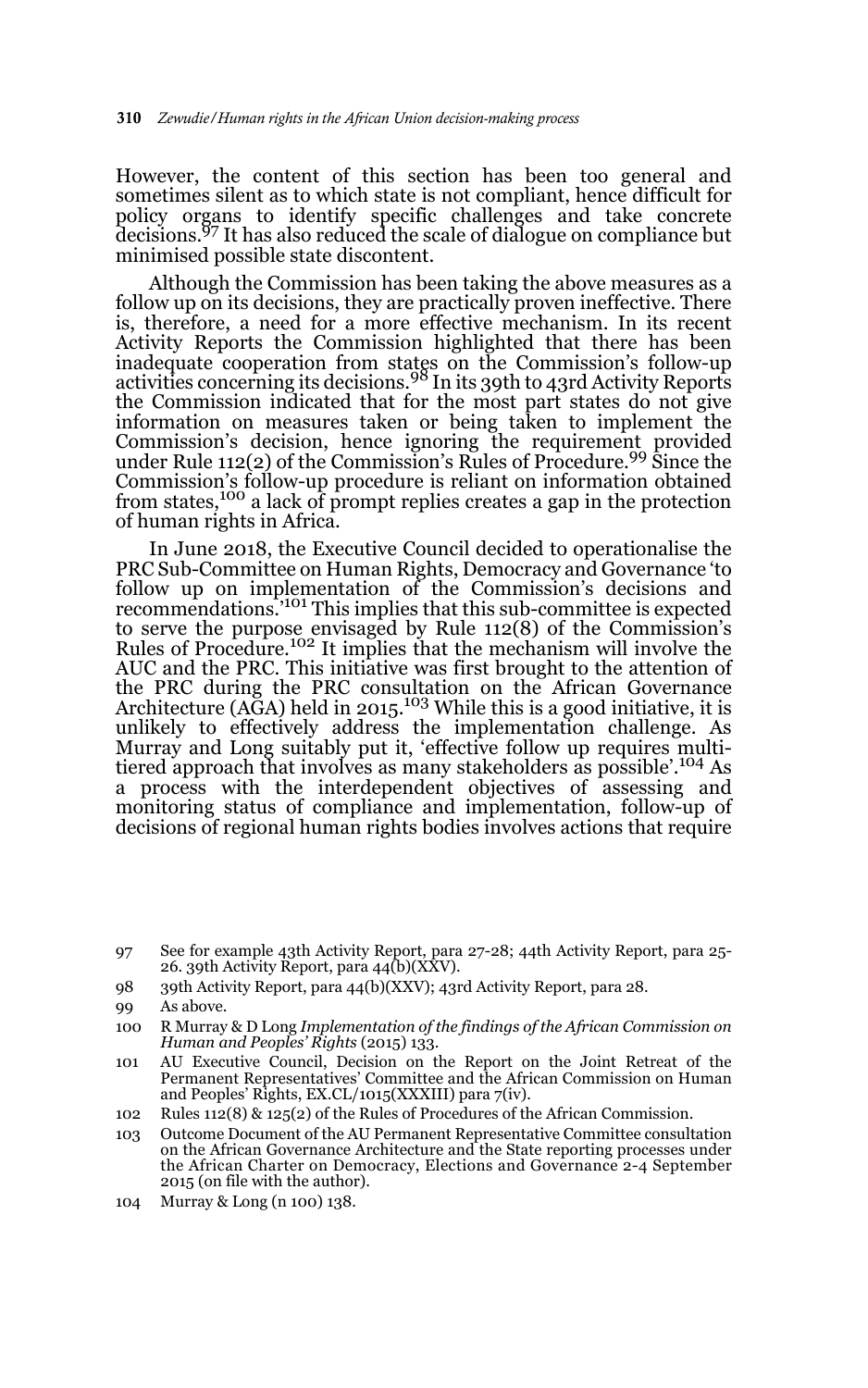the joint efforts of states and key organs of the parent organisation within which the human rights body functions.<sup>105</sup> In the African context, the practical challenges of the Commission, such as limited resource and staffing, and the reliance on information obtained from states, do not allow the Commission to effectively assume this role.<sup>106</sup> Thus, taking into account the challenges faced by the Commission, a comprehensive follow-up mechanism in which more authoritative policy organs, namely the Assembly and the Executive Council would directly be involved and other AU organs such as the Pan African Parliament, the Commission, the Peace and Security Council and the Secretariat of the Commission could participate, would prove more impactful.<sup>107</sup>

Occasionally, instead of accepting the decisions of the Commission and deliberating on the possible implementation mechanism, states use the ordinary sessions of policy organs to complain against the work<br>of the Commission.<sup>108</sup> This defeats the nature and purpose of ordinary sessions of the policy organs, which were designed to inform states and policy organs about the work of the Commission and the prevailing human rights situation on the continent and so as to develop new policy directions, rather than provide a platform for debate on substantive aspects of the Commission's decisions.109 A state can effectively use the avenues provided for in the African Charter and the Commission's Rules of Procedure to discuss its concern with the Commission instead of questioning the decisions of the Commission during the process of considering the Commission's Activity Reports.<sup>110</sup>

## **4.2.2 Requests for provisional measures and letters of urgent appeals/interim measures**

The Commission incorporates in its Activity Reports a list of Requests for Provisional Measures (RPM), requesting a State to take urgent action to prevent irreparable harm to a victim of an alleged human rights violation until a final decision is given by the Commission, and Letters of Urgent Appeals (LUA), letters requesting a State (usually addressed to the Head of State or Government) to intervene and prevent an imminent violation of a grave nature, that it issued during the reporting period.<sup>111</sup> In addition, the Commission has developed a

- 105 Murray & Long (n 100) 133.
- 106 As above.
- 107 L Louw 'An analysis of state compliance with recommendations of the African Commission on Human and Peoples' Rights' LLD thesis, University of Pretoria, 2005 317.
- 108 Biegon (n 8) 12.
- 109 As above.
- 110 Biegon (n 8) 12.
- 111 Rules 80(2) & 98 of the Rules of Procedures of the African Commission. See also letters of urgent appeal and requests for provisional measures by the Commission at http://www.achpr.org/search/?q=urgent+appeal (accessed 9 June 2018).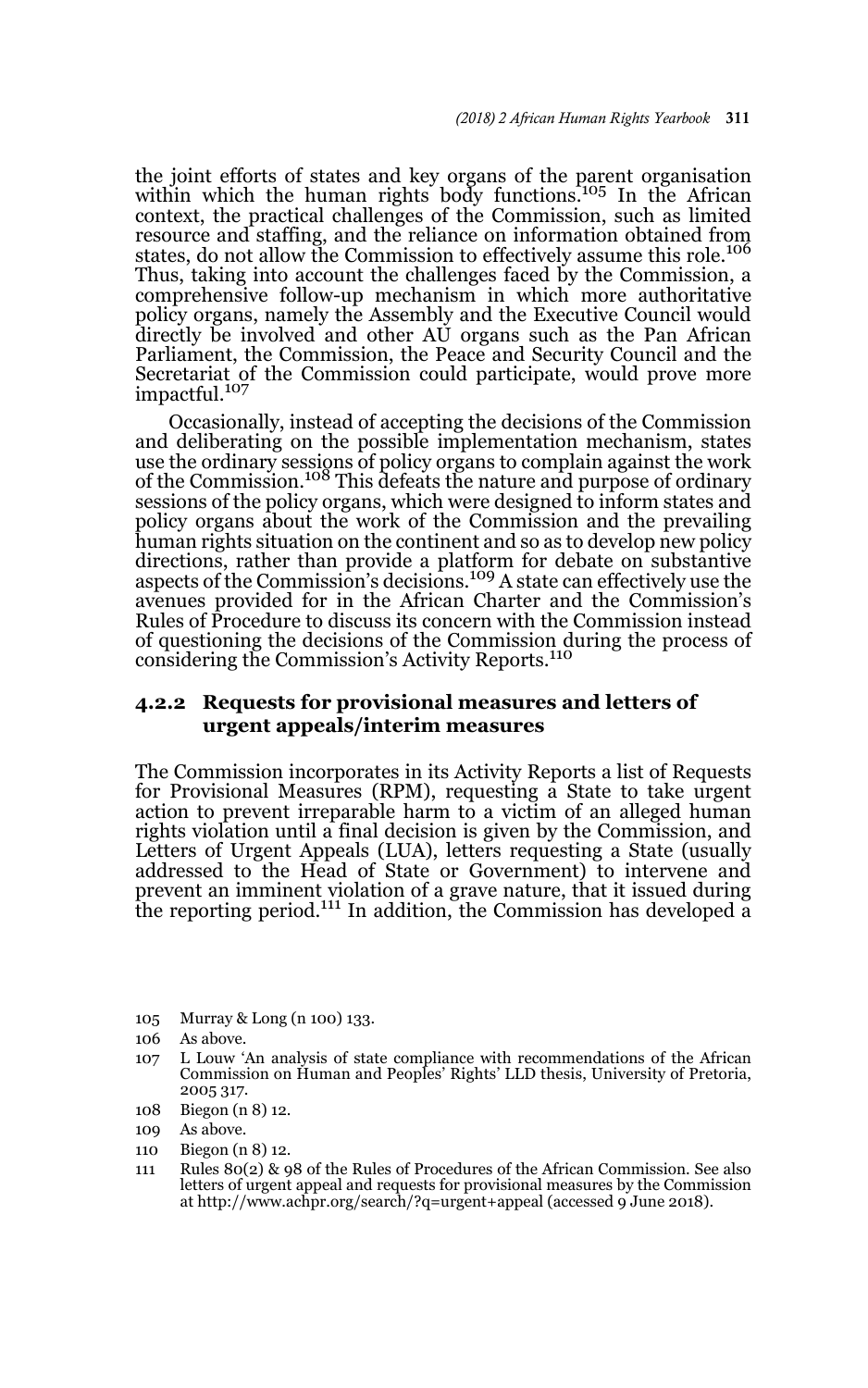practice of dedicating a section of its Activity Report to highlight the status of state responses to its orders for provisional measures.<sup>112</sup>

Based on the information collected from the Commission's 36th to 44th Activity Reports, the status of state response to requests for interim measures is presented in the Table below.

|          | Table 1: Status of state responses to requests for interim |
|----------|------------------------------------------------------------|
| measures |                                                            |

| Reporting<br>period  | <b>RPM</b> issued | <b>State</b><br>reply | <b>LUA</b> issued | <b>State reply</b> |
|----------------------|-------------------|-----------------------|-------------------|--------------------|
| Nov 2013-<br>May2014 | $\mathbf{1}$      | $\mathbf{o}$          |                   |                    |
| Jun-Dec 2014         | $\overline{4}$    | $\mathbf{O}$          | 8                 | $\overline{2}$     |
| Jan-May 2015         | 5                 | $\mathbf{1}$          | 9                 | 3                  |
| May-Nov 2015         | 8                 | $\mathbf{1}$          | 10                | 3                  |
| Dec 2015-Apr<br>2016 | 8                 | $5($ one<br>state)    | 3                 | $\overline{2}$     |
| May-Nov 2016         | $\overline{8}$    | $\mathbf{o}$          | 12                | $\overline{2}$     |
| Jan-May 2017         | 7                 | $\mathbf{o}$          | $\overline{4}$    | $\mathbf{1}$       |
| <b>Jun-Nov 2017</b>  | $\overline{2}$    | $\mathbf{1}$          | $\overline{8}$    | $\mathbf 0$        |
| Nov 2017-May<br>2018 | 5                 | $\mathbf 0$           | 36                | 7                  |

As can be observed from the Table above, state responses to the RPM and LUA are at a very low level. Since November 2013 the Commission the issuing of 48 RPM and 90 LAP. States have replied only to eight (16.7%) RPM and 20 (22%) LUA. Although the Table does not show the full picture of the status of compliance with RPM and LUA, the insignificant number of replies states give to the request of the

112 36th Activity Report, para 27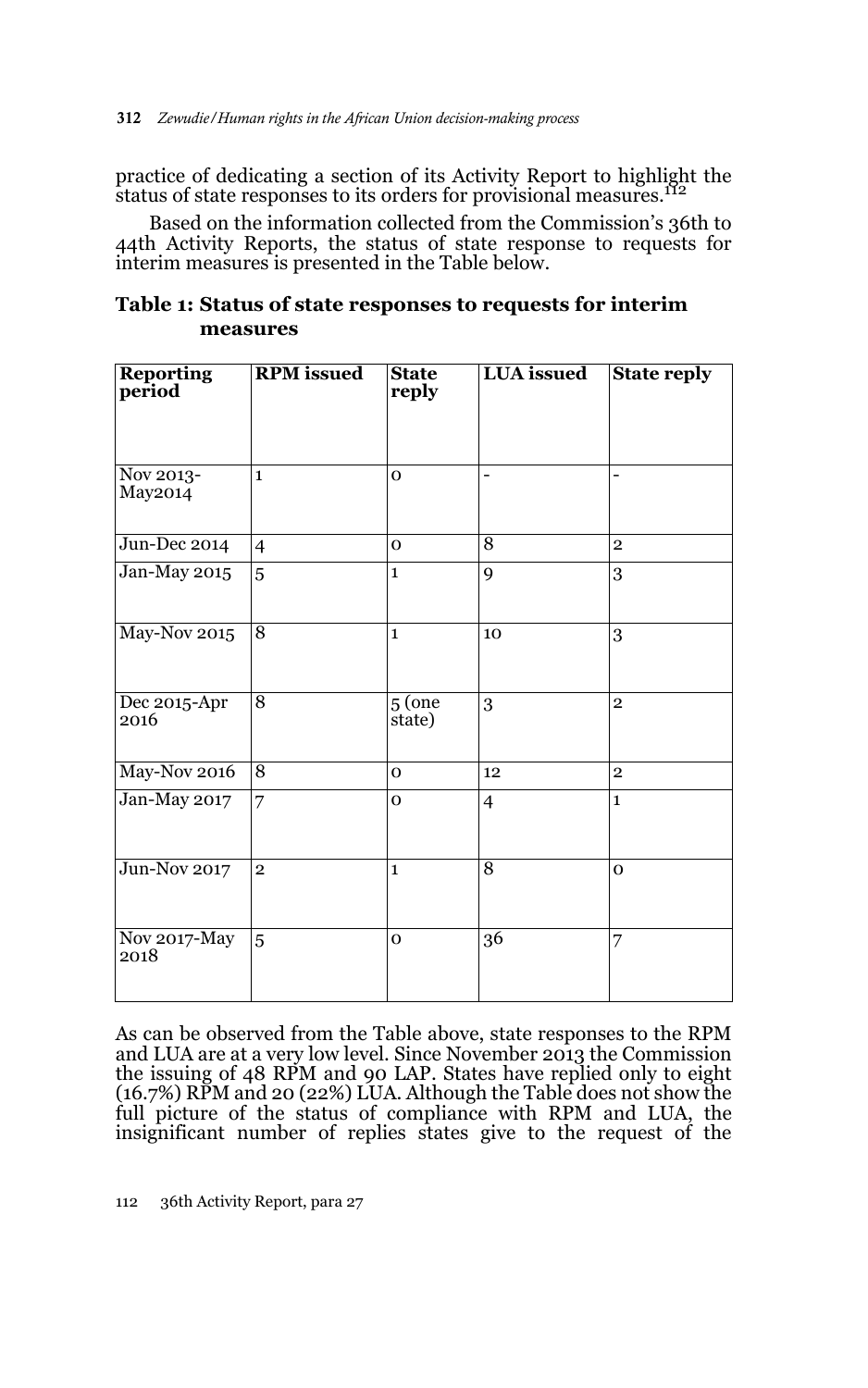Commission by itself is one instance of non-compliance. It also indicates the inadequate attention states have given to RPM and LUA. As the Commission developed a practice of detailing the status of compliance and implementation of RPM in its Activity Report, the reaction of states became more adverse. The states' reaction features in the key ways described below.

Occasionally, states challenge the Commission's competence to issue RPM and LUA and the method it employs in approaching the concerned State. For example, during the consideration of the Commission's 38th report, Ethiopia contested the issuance of provisional measures in line with its earlier response to the RPM issued regarding Communication 507/15, *Andargachew Tsege and Yemsrach Hailemariam v Ethiopia*. 113 In this connection, the conception of such states was that the Commission cannot issue RPM and LUA as the African Charter does not explicitly authorise the Commission to do so.114 Hence, the absence of a clear provision in the African Charter concerning these interim measures has presented a favourable ground for states to question the Commission's competence. Although the silence of the African Charter may be seen as 'a by-product of its ambiguous position on individual complaints,'115 the Commission's competence to issues these interim measures is implied in its mandate to use 'any appropriate method of investigation'.116 Besides, the Commission's competence to issue such measures is reaffirmed in its Rules of Procedure, which was subsequently endorsed by the AU policy organs.

Sometimes states challenge the way the Commission addresses these requests to them.117 For example, during the consideration of the 40th Activity Report of the Commission, Egypt argued that the Commission 'should direct all its requests through the ordinary<br>diplomatic channel and not to the President of the Republic'.<sup>118</sup>

Occasionally states deny receipt of the Commission's letters requesting interim measures.<sup>119</sup> In the absence of conclusive evidence that substantiates receipt of the Commission's request by the concerned State, it would be challenging to determine whether the State has complied with the request for provisional measure or not, or whether it has violated the African Charter or not.120 In *Interrights et*

- 113 38th Activity Report, para 32.
- 114 This position was openly held by the Ethiopian delegation.
- 115 Viljoen (n 3) 306.
- 116 Art 46 African Charter.
- 117 38th Activity Report, para 9; Report of the 29th Ordinary Session of the Permanent Representatives' Committee (PRC), PRC/Rpt (XXIX).
- 118 40th Activity Report, annex 1, para 2(xiii).
- 119 Ethiopia for example denied receipt of a LUA sent concerning the arrest of Zone 9 Bloggers. *Committee to Protect Journalists https://cpj.org/awards/2015/zone-9-bloggers-ethiopia.php* (accessed 20 October 2018).
- 120 D Juma 'Provisional measures under the African human rights system: the African Court's order against Libya' (2012) 30 *Wisconsin International Law Journal* 360.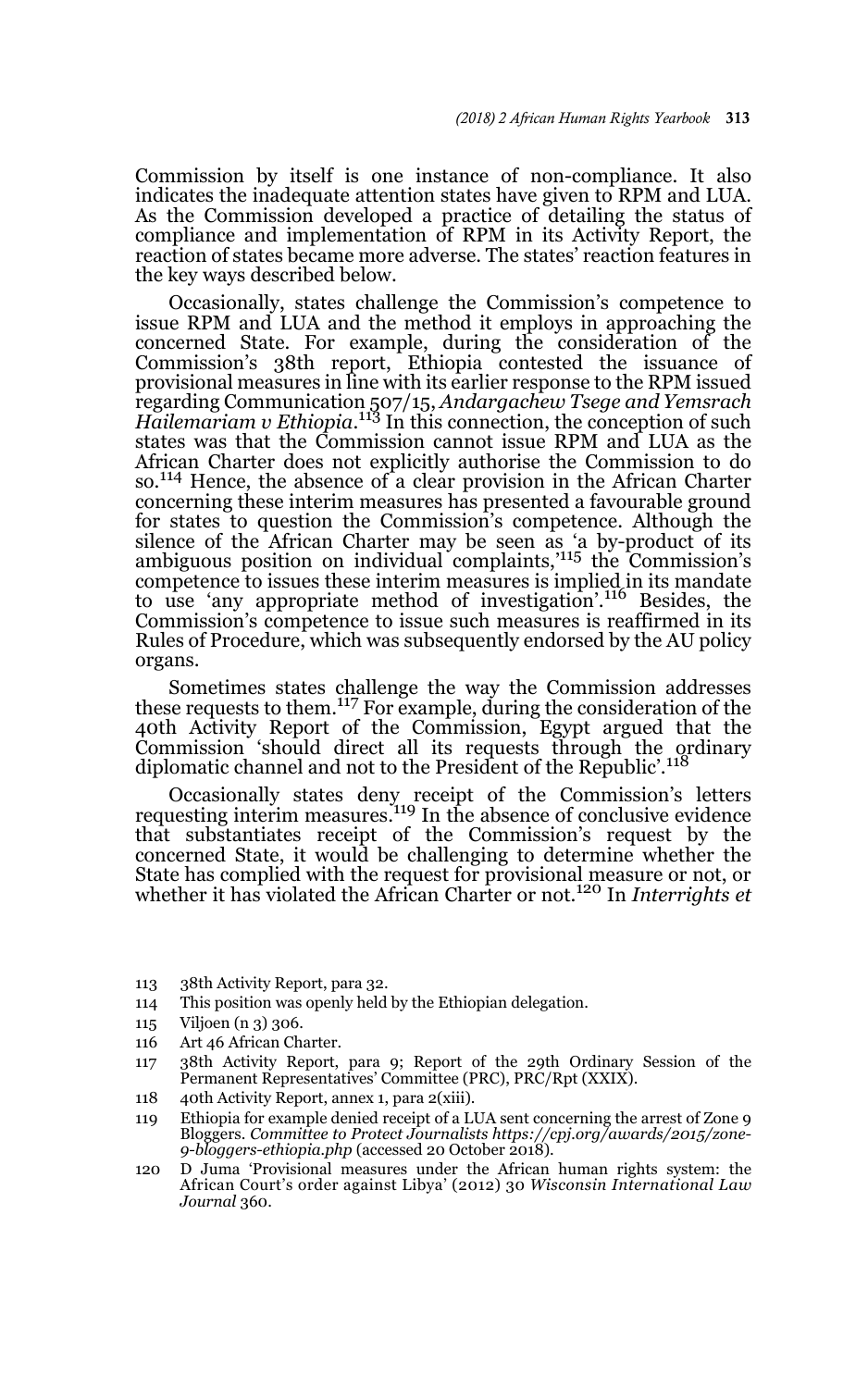*al (on behalf of Mariette Sonjaleen Bosch) v Botswana,*121 the Commission observed that it could not find violation of rights as it could not verify that the Commission's request for provisional measure was indeed received by the President of the respondent state. States should demonstrate good faith by acknowledging receipt of the Commission's request.

States occasionally assert that they have taken measures to address human rights concerns within their domestic system although they did not send a reply to the request of the Commission. For example, during the consideration of the Commission's 36th Activity Report, Ethiopia stated that although it did not send a formal reply within the time frame to the Commission's RPM in respect of Communication 461/13, *Eskinder Nega and Reeyot Alemu v Ethiopia* addressed to its Prime Minister to intervene in the matter to ensure that Ms Reeyot is examined by an independent medical expert without delay, Ms Reeyot was given 'the relevant' treatment guaranteed in Ethiopia's Constitution.122 Although resolving the initial human rights concerns is necessary, it cannot absolve states from responsibility for noncompliance with the Rules of Procedure of the Commission.

Generally, objections against the Commission's competence to issue provisional measures and the modalities it applies are indefensible. As the Commission observed in the *Saro-Wiwa case,* failure to comply with obligations to institute provisional measures is a<br>violation of article 1 of the African Charter.<sup>123</sup> Furthermore, the legality and procedure of issuing RPM and LUA were endorsed by the Executive Council as part of the Rules of Procedure of the Commission in 2010.<sup>124</sup> In the same decision, the Executive also requested the Commission to comply with the Rules of Procedure in conducting its activities.<sup>125</sup>

The predominantly defensive approach states take to the interim measures in the Commission's reports has triggered adverse decisions by policy organs. For example, following the a series of state concerns, the Executive Council in June 2015 made a decision requesting the Commission to consider amending its Rules of Procedure, in particular those concerning requests for provisional measures and letters of<br>urgent appeals.<sup>126</sup> Read in tandem with the preceding statements made

- 121 *Interights and Others (on behalf of Bosch) v Botswana* (2003) AHRLR 55 (ACHPR. 2003), paras 50 & 52.
- 122 While in prison, Ms Reeyot was suffering from breast tumours. Her condition was worsened by the inadequate medical treatment provided to her by the prison administration. She was released on 9 July 2015. https://www.mediadefence.org/ news/ethiopian-journalist-reeyot-alemu-released (accessed 19 October 2018).
- 123 *International Pen and Others (on behalf of Saro-Wiwa) v Nigeria* (2000) AHRLR 212 (ACHPR 1998) para 122.
- 124 Executive Council, Decision on the 28th Activity Report of the African Commission on Human and Peoples' Rights, EX.CL/Dec.583(XVII) para 4. https://au.int/sites/default/files/decisions/9631-council\_en\_26\_30\_january \_2009\_executive\_council\_ fourteenth\_ordinary\_session.pdf (accessed 1 August 2017).
- 125 As above.
- 126 Executive Council, Decision on the Thirty-Eighth Activity Report of the African Commission on Human and Peoples' Rights, EX.CL/Dec.887(XXVII) para 12(ii).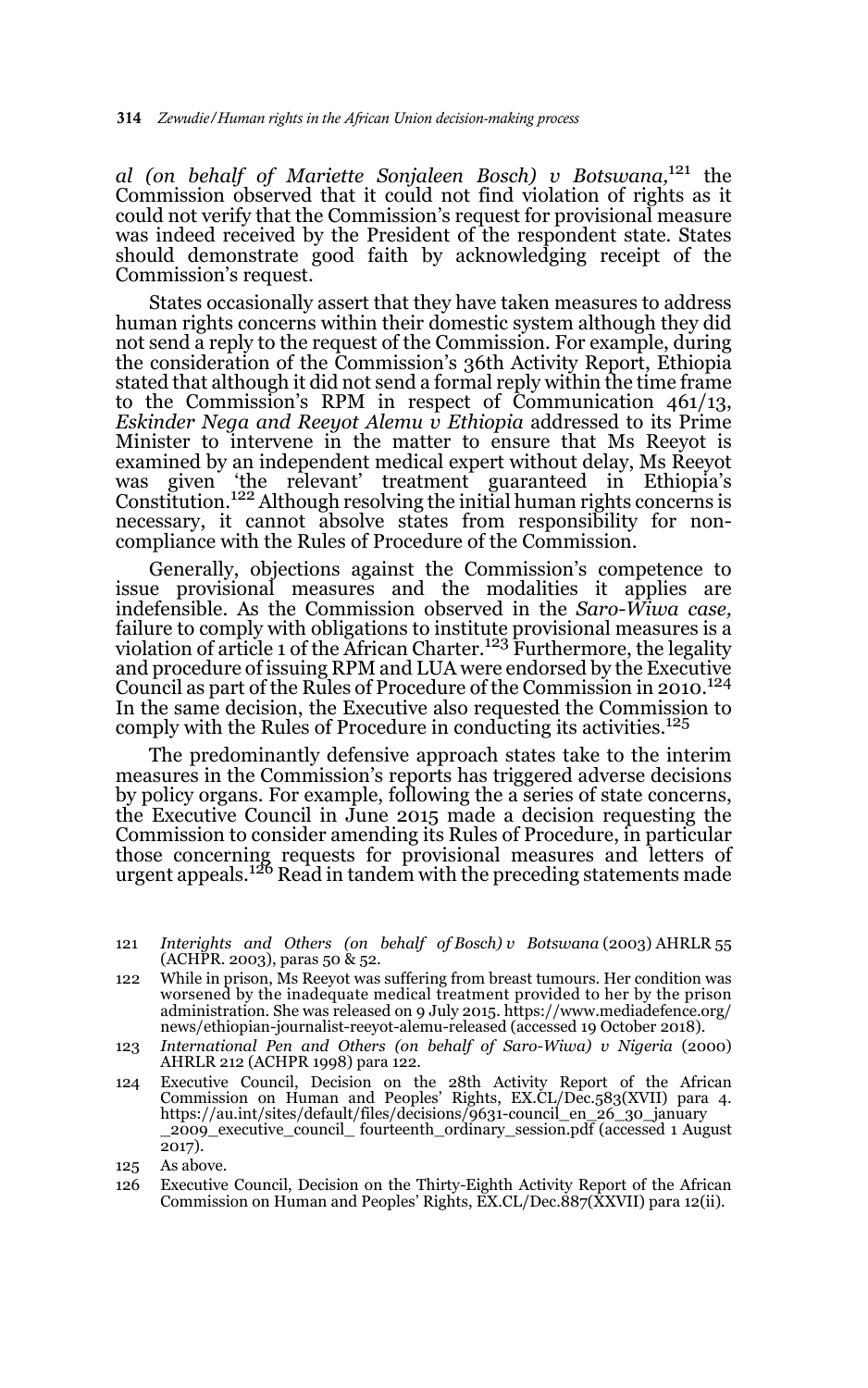by states, the decision was meant to discourage the Commission from issuing interim measures.

### **4.4.3 Applications for affiliate or observer status**

The Commission performs its functions in collaboration with a multitude of actors including NGOs and NHRIs. The Commission's relationship with these organisations has been guided by resolutions that entitle them to participate without voting rights in the Commission's Ordinary Sessions and make statements at the open sessions.<sup>127</sup>

Recently, the role and participation of NGOs has increased significantly. During the 62nd Ordinary Session of the Commission, 56 NGOs with observer status have made statements on the human rights situation in Africa.'128 As at May 2018, 518 NGOs have been accorded observer status and 28 NHRIs have been granted affiliate status by the Commission.<sup>129</sup>

As the role and participation of NGOs increase, the Commission's relation with NGOs attracted greater criticism by states. This has largely been observed during the consideration process of the Commission's Activity Reports. The most controversial issue occurred during the consideration of the Commission's 38th Report after the Commission included in the report its earlier decision granting observer status to CAL. Several states condemned the Commission's decision contending that it contravenes the African Charter. As a result, the Executive Council made a decision requesting the Commission to withdraw CAL's observer status and to review its criteria for granting observer status to NGOs stating that the Commission's decision contradicts 'African traditional values and traditions' and hence the African Charter.130 As the Commission refuses to implement the decision of the Executive Council, the political pressure increased. During its 33rd ordinary Session, the Executive Council again requested the Commission to withdraw CAL's observer status latest by 31 December 2018.131 Accordingly, the Commission withdrew CAL's

- 127 African Commission Resolution 361 (Resolution on the criteria for granting and maintaining observer status to non-governmental organisations working on human and peoples' rights in Africa), adopted at its 59th Ordinary Session in Banjul, the Gambia, 21 October-4 November 2016 ACHPR/Res/361(LIX) 2016; and Resolution 370 (Resolution on the granting of affiliate status to national human rights institutions and specialised human rights institutions in Africa), adopted at its 60th Ordinary Session in Niamey, Niger, 8-22 May 2017 ACHPR/ Res.370(LIX)2017.
- 128 African Commission 'Final Communiqué of the 62nd Ordinary Session of the African Commission on Human and Peoples' Rights' para 21. http://www. achpr.org/files/sessions/62nd\_os/info/communique62/en\_final\_communique  $_6$ <sub>2</sub>os.pdf
- 129 As above, paras 24, 25.
- 130 Executive Council, Decision on the Thirty-Eighth Activity Report of the African Commission on Human and Peoples' Rights, EX.CL/Dec.887(XXVII) para 7.
- 131 Executive Council, Decision on the Report on the Joint Retreat of the Permanent Representatives' Committee and the African Commission on Human and Peoples' Rights, EX.CL/1015(XXXIII) para 8(vii).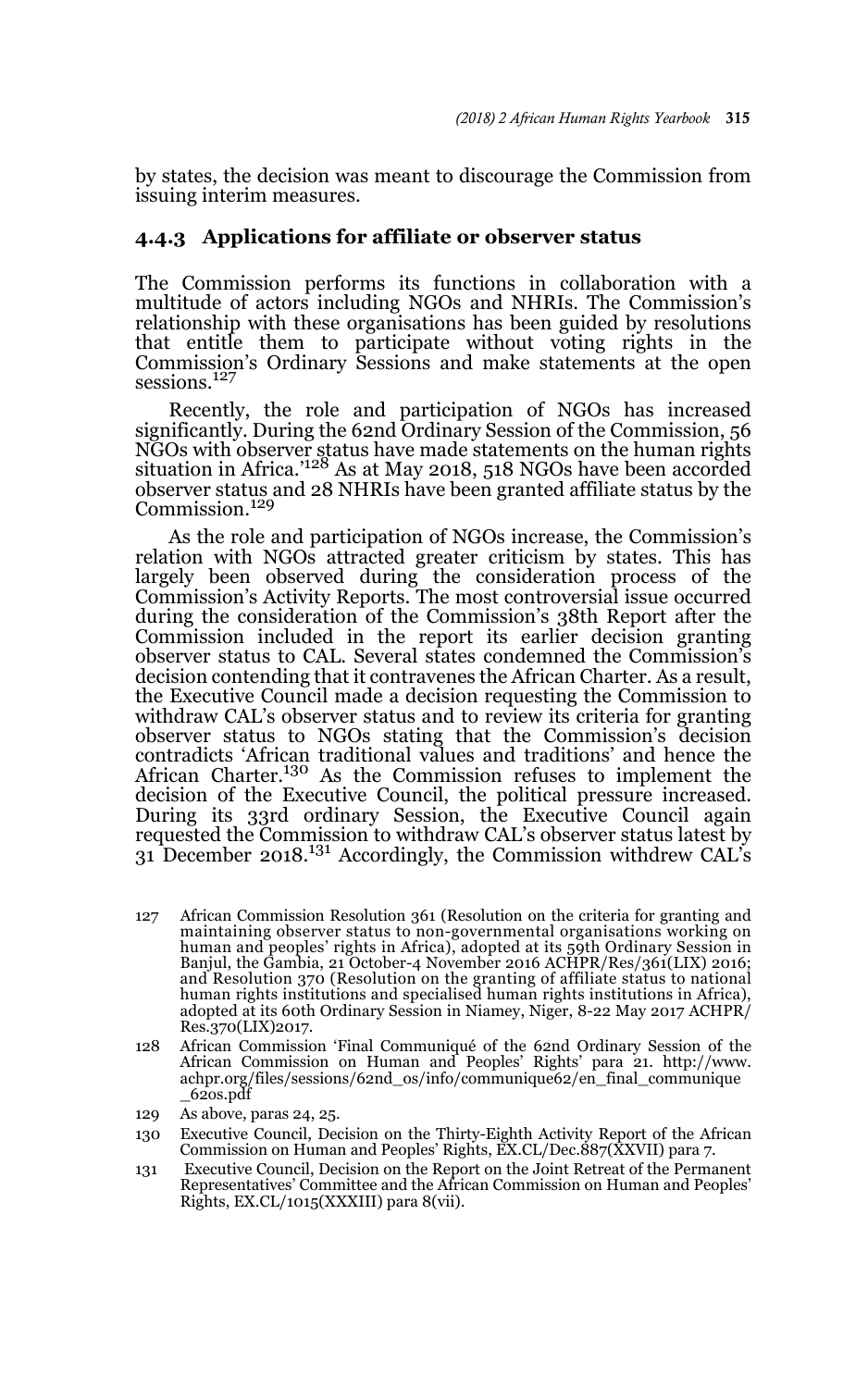observer status on 8 August 2018.132 The decisions of the Executive Council indicate the AU's selective and discriminatory approach to human rights. It has been criticised as 'the most serious attack' on the Commission's autonomy, which is guaranteed by the African Charter.133 The argument that CAL's objective to advance the rights of lesbian women is inconsistent with African values and that of the African Charter is a tactic states raise to shield themselves from<br>responsibility for human rights abuses.<sup>134</sup>

Policy organs had never raised any objection against the Commission's decision on the observer status of NGOs until June 2015 when CAL was granted observer status. This indicates that the AU is primarily guided by unfolding events and imperatives, not by the principles enshrined in its treaties and earlier decisions.

Beyond the observer status of CAL, the matter gave rise to questions on the interpretation of policy organs' power to 'consider' the Commission's Activity Reports as provided under article 59(3) of the African Charter. Policy organs' understanding is that their power to 'consider' reports includes making any kind of change on the report as well as on the Commission's substantive activities. This is however incompatible with the spirit of the African Charter. The competence of policy organs foreseen by the African Charter is to deliberate upon the Commission's Activity Report in order to 'identify and encourage State action on the basis of the Commission's decisions, not to second guess or replace the Commission's interpretation of the African Charter.'135

More perturbing is the Commission's decision in August 2018 withdrawing CAL's observer status in compliance with the decision of the Executive Council. In fact, in the first three years the Commission had declined to accept such interpretation and refused to implement the Executive Council's decision by reaffirming that the grating of observer status to CAL 'was properly taken in terms of the Commission's established processes and criteria' and its duty to protect human rights without discrimination as provided in the African Charter.<sup>136</sup> Nevertheless, as the pressure mounted, the Commission failed to defend its autonomy and consolidate its exclusive authority to entertain substantive human right issues. Yet, the Commission's withdrawal of CAL's observer status does not necessarily mean that it has accepted the Executive Council's interpretation that the latter can lawfully amend the report of the Commission or put prescription regarding the Commission's substantive activities. To avoid further imprecision, the Commission should clarify this matter in its activity report. Nevertheless, the Commission's decision withdrawing CAL's

<sup>132</sup> n 38.

<sup>133</sup> M Killander 'Human rights developments in the African Union during 2015' (2015) 15 *African Human Rights Law Journal* 535.

<sup>134</sup> Kasambala (n 21) 104.

<sup>135</sup> Statement by the Centre for Human Rights, University of Pretoria, 29 April 2018 https://www.up.ac.za/media/shared/10/CHR/files/2018/centre-calls-forautonomy-and-independence-of-african-commission-to-be-reaffirmed-and-foraction-on-came roon-and-eritrea.zp151000.pdf (accessed 22 July 2018).

<sup>136 43</sup>rd Activity Report, para 51.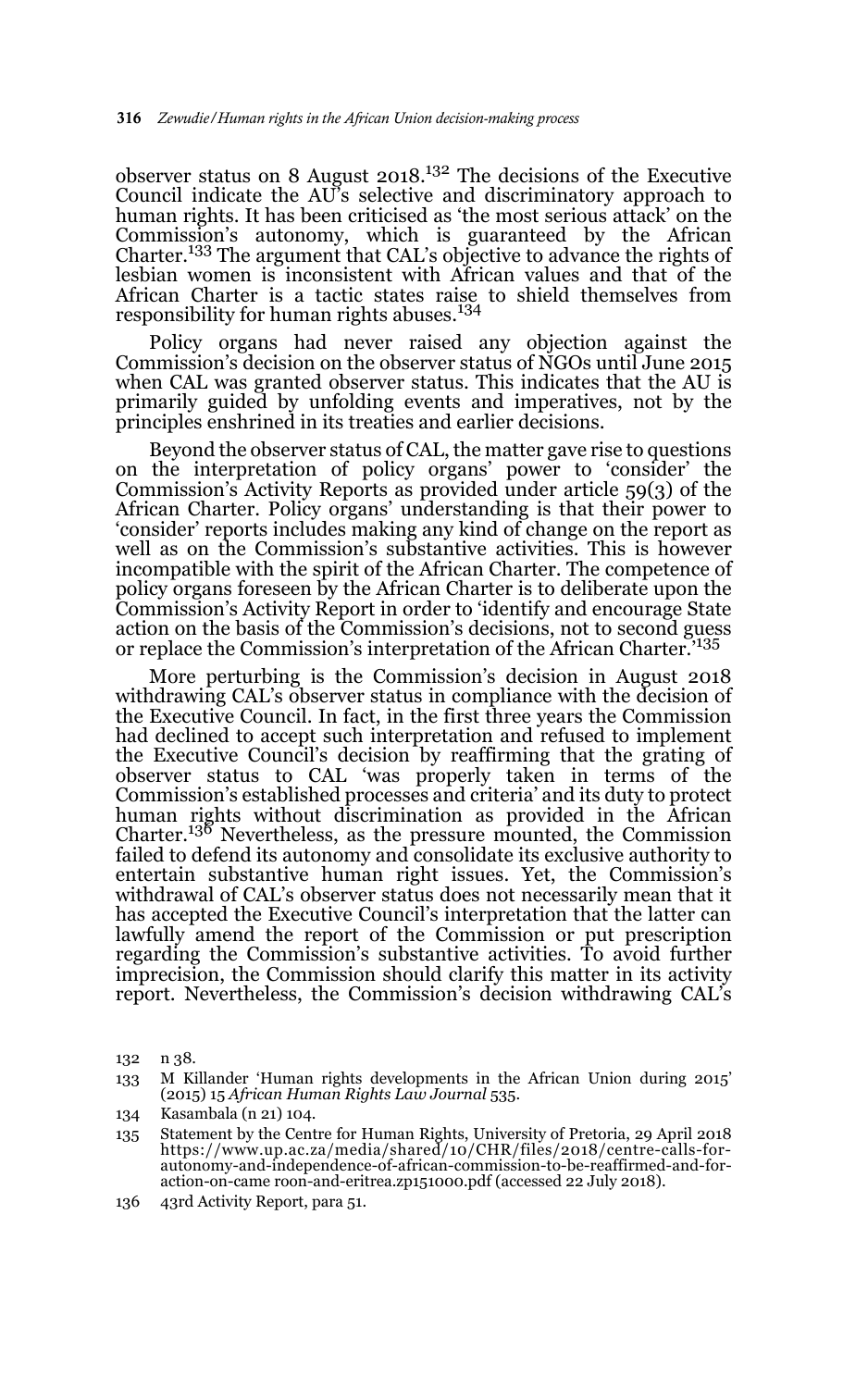observer status in line with the instruction of the Executive Council shows its unfaithfulness to the African Charter. The presence of political pressure from states cannot absolve the Commission of responsibility, as the decision is a grave compromise on the principle of non-discrimination provided under article 2 of the African Charter.

Based on the author's personal empirical observation of the dialogues during the process of consideration of the Commission's 36th, 37th, 38th, 39th, 41st and 42nd Activity Reports, states by and large do not want a robust collaboration between NGOs and the Commission. Many reasons might have inspired this. The most apparent reason is that states that champion such views are guided by their poor domestic human rights policies and practices. States with draconian civil society laws inspired by deep suspicion of NGOs have not shown change in their position when it comes to the AU. For example, Ethiopia, which banned some NGOs that have observer status to the Commission, such as Amnesty International and Human Rights Watch, from operating in its territory, did not approve of the Commission's collaboration with these NGOs as that would amount to indirect engagement with them. Accordingly, these states use the platform to promote their internal human rights policy and to collect support for their position. At the same time, States that have progressive domestic legal system and human rights record such as South Africa lack the will to speak up as they fear that such human rights diplomacy at the AU might damage their diplomatic relations with 'sisterly African countries'. The silent approach followed by relatively democratic states pave the way for the unreasonable positions of undemocratic states to get the advantage of constituting the final decision of policy organs.

Implied in states' antagonistic reflections during the consideration of the Commission's Activity Report is a desire to disallow the Commission from granting observer status to NGOs. This is evidenced, for example, during corridor conversations among State representatives before and after the formal meetings where they occasionally talk of transferring the mandate to grant observer status to NGOs to a political organ in which states can play a more dominant role. However, it appears that States are caught up in confusion on how to make this possible and to which organ to bestow the task.

Meanwhile they preferred to limit the role of NGOs within the Commission. A prime example is the Executive Council's decision that requires the review of the Commission's criteria for granting observer status to be undertaken 'in line with the criteria on the accreditation of NGOs to the AU'.<sup>137</sup> This is a typical prescription of the modalities on how the Commission should undertake its activities, which is an apparent contradiction of the Commission's right to employ any appropriate means in discharging its function.138 Furthermore, the

<sup>137</sup> Executive Council, Decision on the Report on the Joint Retreat of the Permanent Representatives' Committee and the African Commission on Human and Peoples' Rights, EX.CL/1015(XXXIII) para 8(iv).

<sup>138</sup> Art 46 African Charter.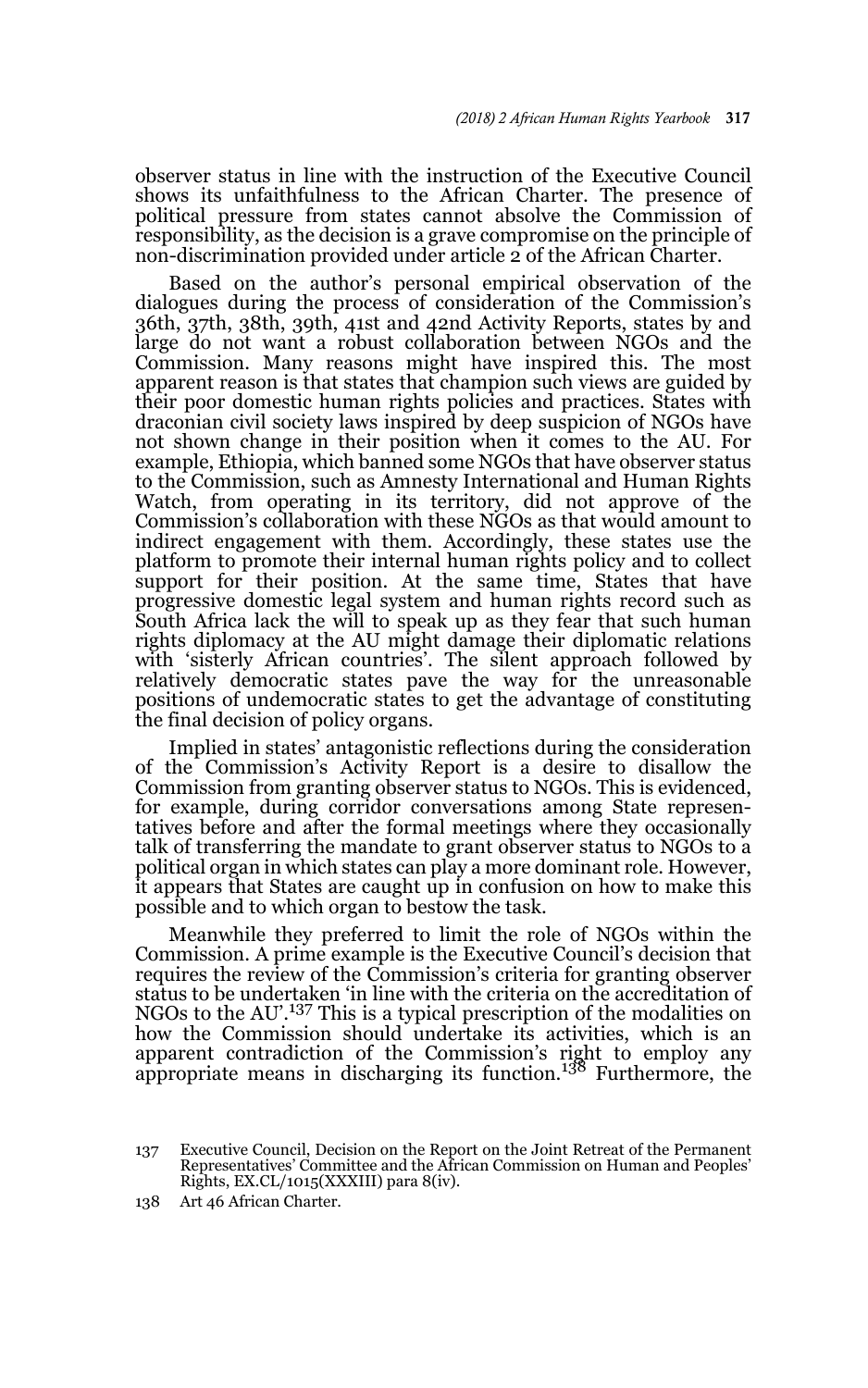decision is meant to tighten the criteria for accreditation of NGOs to the Commission. This is part of the effort to reduce the presence of NGOs at the Commission. This is because the accreditation process of NGOs to the AU is by far more rigorous than the criteria for observer status at the Commission as the former, contrary to the latter, requires an NGO to be registered in an AU member state as an African or an African Diaspora Civil Society Organization and that 'at least two thirds' of its funds 'be derived from contributions of its members'.139

## **4.2.4 Unfair discrimination among NGOs and politicisation of their role**

Besides the apparent discrimination against NGOs that primarily work on the rights of sexual minorities, it is not a secret that states are more suspicious towards NGOs that are based outside Africa than on the continent. The fact that both African-based and non-African based NGOs enjoy equal status and similar privileges at the Commission has become a serious concern of states. In January 2016, the Executive Council made a decision requesting the Commission to review its working method with respect to 'representation of non-African individuals and groups'.140 This was informed by states' general perception that Western-based NGOs have a tacit missionary function that promote values at odds with 'African tradition' and the agendas of countries that want to impose neo-liberal policy on Africa.141 The concern escalated as NGOs that are based outside Africa, using their relative advantages of established experience, visibility and funding,<br>played a dominant role in the AU.<sup>142</sup> Such a discriminatory approach against NGOs based outside African has been observed as a tactic that states use 'to deflect attention from their human rights obligations'.143 It shows the negative human rights discourse in the AU<sup>144</sup> whereby African leaders hide themselves from accountability for human rights abuses under the guise of protecting 'African traditional values' and defending the imposition of 'western values'.<sup>145</sup>

In a nutshell, measured against the imperative role NGOs have been playing 'in the growth and consolidation of the Commission',146 their unfair vilification dilutes the Commission's effectiveness. Of course, this is not unknown by states, in fact, this politicisation of

144 Kasambala (n 21) 2.

146 Viljoen (n 3) 383.

<sup>139</sup> AU Executive Council, Report of The PRC and Legal Experts on various Legal Matters (July 2005), Annex IV, s 5, 7. http://www.peaceau.org/uploads/ex-cl-195-vii-e.pdf (accessed 4 August 2018).

<sup>140</sup> Executive Council, 39th Activity Report of the African Commission on Human and Peoples' Rights, Doc. EX.CL/938(XXVIII) para 7.

<sup>141</sup> S Matthews 'The role of NGOs in Africa: Are they a force for good?' 25 August 2017 *The Conversation.* http://theconversation.com/the-role-of-ngos-in-africaare-they-a-force-for-good-76227 (accessed 13 July 2018).

<sup>142</sup> Viljoen (n 3) 386.

<sup>143</sup> Viljoen (n 3) 386.

<sup>145</sup> As above.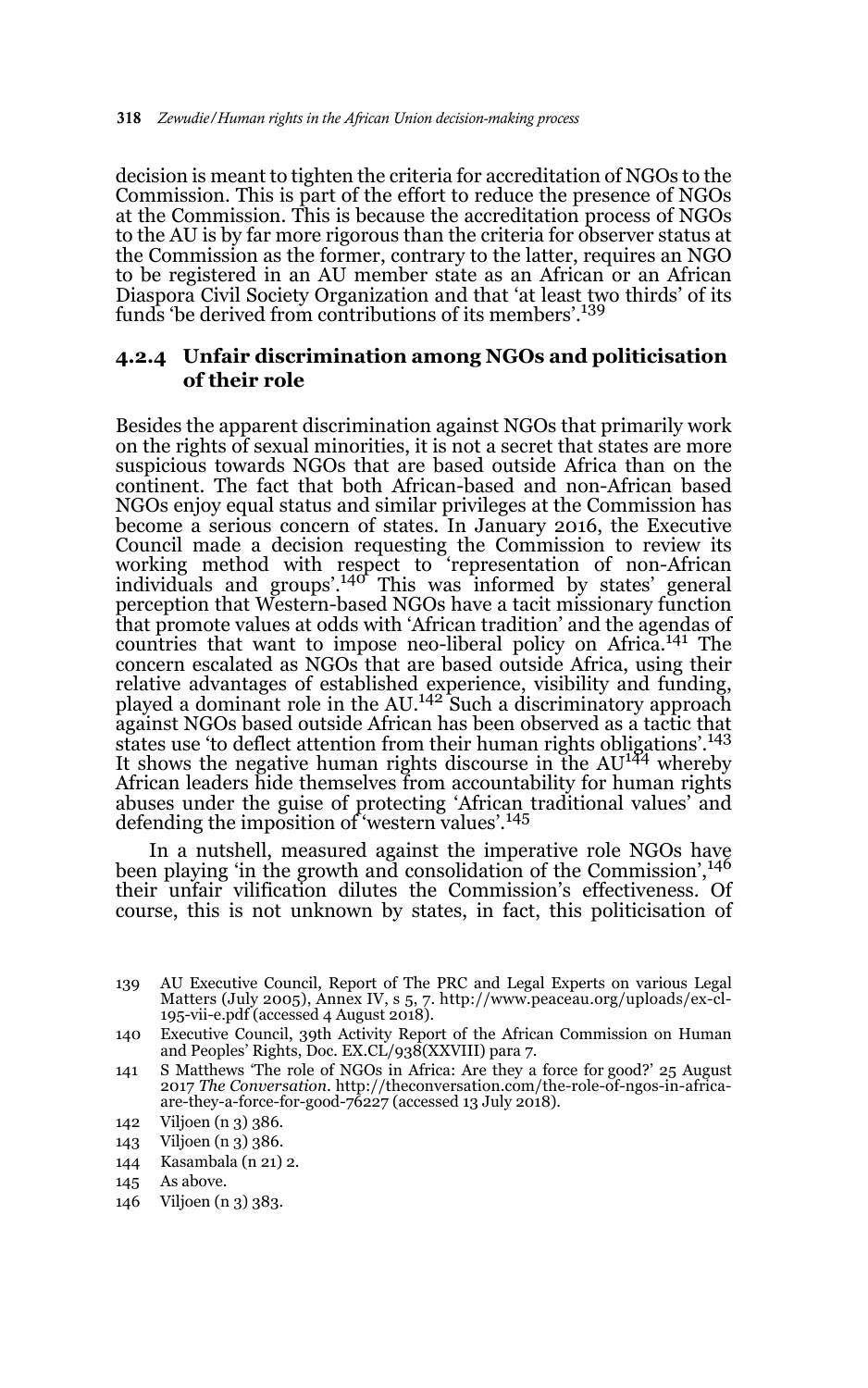NGOs' roles is a deliberate incapacitation of the Commission. For an effective promotion and protection of human rights in the continent, NGOs' role in the Commission should be depoliticised.

# **5 CONCLUSION**

This article analysed the place of human rights in the AU by examining how Member states behave during the process of consideration of the Activity Report of the Commission. It has been identified that a predominately defensive and protectionist approach has been followed by states during the consideration of the Commission's reports. Antagonism rather than constructive engagement has been the prevailing feature of the dialogue between states and the Commission.

Marked by unconstructive comments of states, the political environment under which the Activity Report of the Commission has been considered is far from favourable for human rights. The role of the AU, as a collective of states in supporting and complimenting the Commission has been insufficient and sometimes negative. Unlike the conventional rhetoric state delegates make during ceremonial conferences of the AU, their actual role during the process of consideration of the Commission's Activity Reports is not up to scratch. Mostly, States use the consideration process of the Commission's Activity Reports as a platform to control the Commission and censure its decisions rather than to support it. Occasionally, states conduct bad human rights diplomacy by deliberately advocating against the standards provided in the African Charter. States often come up with predetermined positions barely showing flexibility during the process of consideration of the Commission's reports. Enhancing the Commission's efficiency and effectiveness has been a greater priority of NGOs than it has been for the states making up the African Union.

Having been, in practice, the principal organ that considers the Commission's Activity Reports, the PRC has played an adverse role in the AU decision-making process. While the PRC has tremendous relative advantages by which it could positively influence the AU decision-making process, it has altered the opportunities to provoke decisions that erode AU human rights principles and standards. Unconstrained by its legally given facilitator role, the PRC has been practically supervising the Commission's substantive activities under the guise of considering its Activity Reports. This goes against the Commission's autonomy and the principle of separation of power.

Confrontation has been states' favourite tactic to defend themselves from human rights accusations. Thus, beyond the conventional legal reasoning, the Commission should employ a diplomatic and flexible approach while engaging with states. The best strategy would be a combination of rules and flexibility; the Commission should remain resolute to the human rights standards enshrined in the African Charter and demand states respect these rules, but stay flexible in its strategy to ensure the respect of these rules taking into account the behaviour of the government and domestic realities in the State concerned. In situations where its relation with certain states is